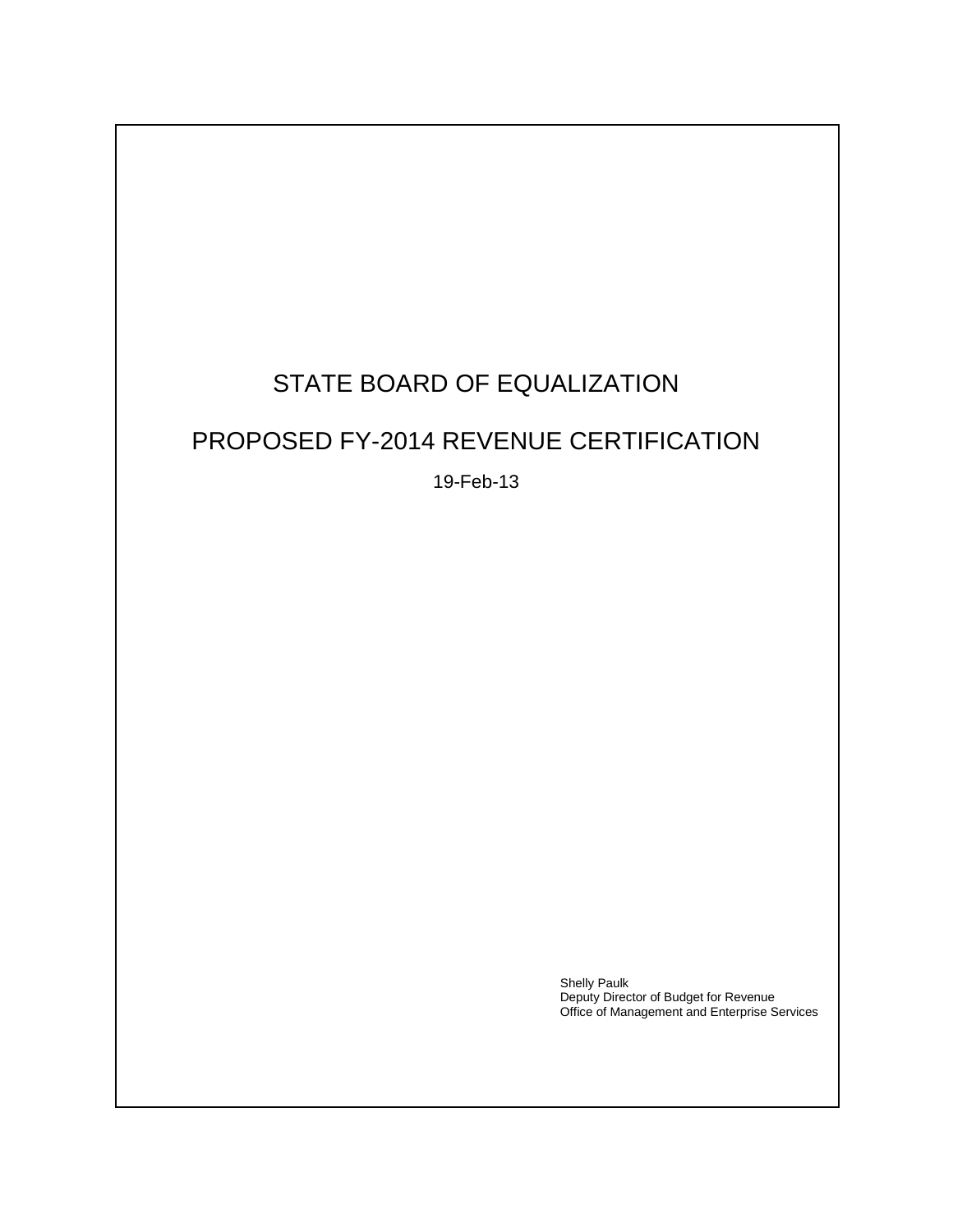### **TABLE OF CONTENTS**

| Schedule 1   |                                                                                                               |
|--------------|---------------------------------------------------------------------------------------------------------------|
| Schedule 2   |                                                                                                               |
| Schedule 3   |                                                                                                               |
| Schedule 4   |                                                                                                               |
| Schedule 5   |                                                                                                               |
| Schedule 6   |                                                                                                               |
| Schedule 7   |                                                                                                               |
| Schedule 8   |                                                                                                               |
| Schedule 9   |                                                                                                               |
| Schedule 10  |                                                                                                               |
| Schedule 11  |                                                                                                               |
| Schedule 12  |                                                                                                               |
| Schedule 13  | OKLAHOMA TEACHERS' RETIREMENT SYSTEM DEDICATED REVENUE REVOLVING FUND                                         |
|              |                                                                                                               |
| Appendix A-1 | Comparison of Authorized Expenditures 2012 Session to Proposed Expenditure Authority 2013                     |
|              |                                                                                                               |
|              | Appendix A-1 (continued) Comparison of Authorized Expenditures 2012 Session to Proposed Expenditure Authority |
|              |                                                                                                               |
| Appendix A-2 | Comparison of Expenditure Authority 2013 Session (20-Dec-12) to Proposed Expenditure Authority                |
|              |                                                                                                               |
|              | Appendix A-2 (continued) Comparison of Expenditure Authority 2013 Session (20-Dec-12) to Proposed Expenditure |
|              |                                                                                                               |
|              |                                                                                                               |
|              |                                                                                                               |
|              |                                                                                                               |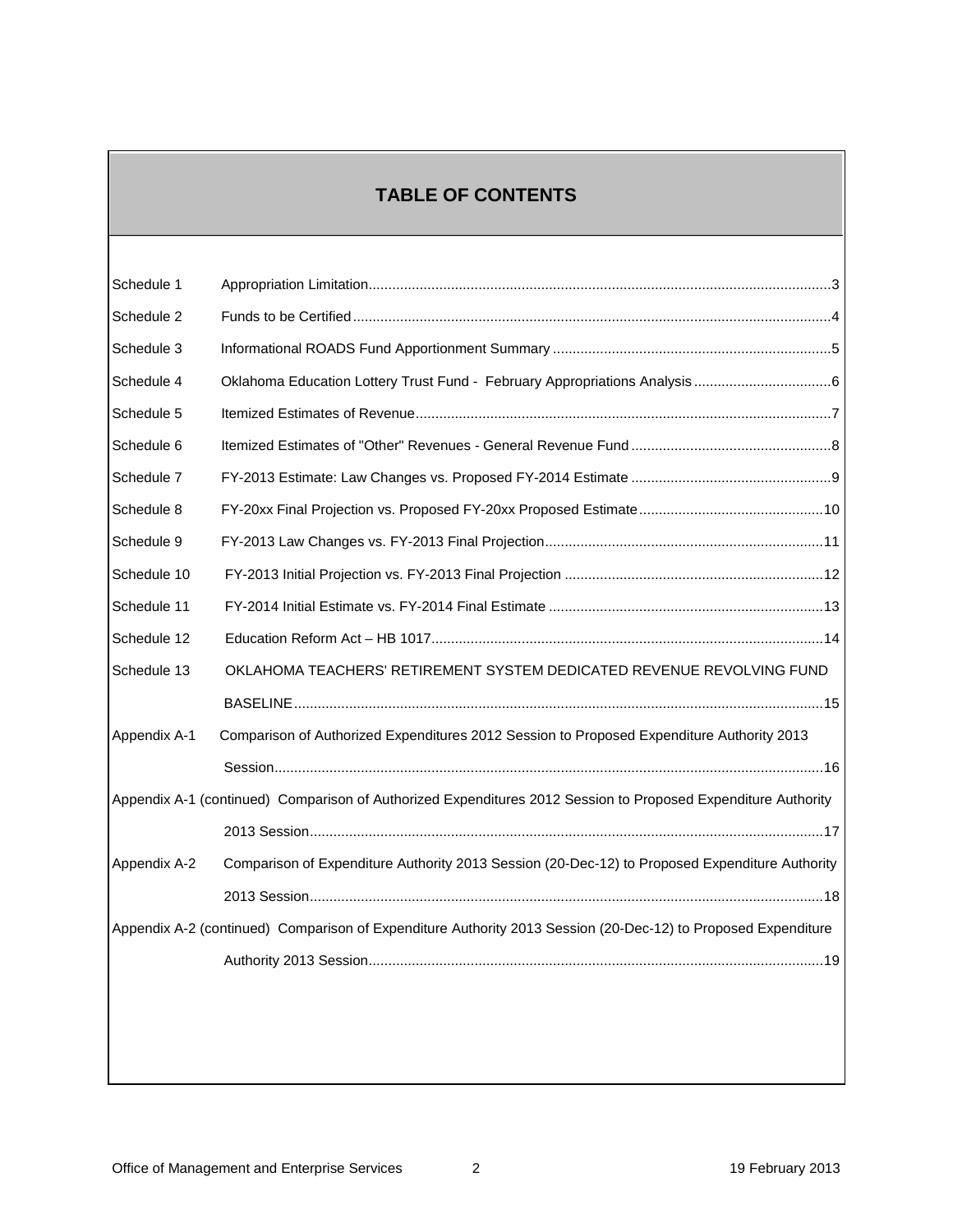#### **Schedule 1 Appropriation Limitation**

<span id="page-2-0"></span>Section 23, paragraph 1 of Article X, Constitution of Oklahoma, provides for a limitation on appropriations, except for appropriations from the Constitutional Reserve Fund. Pursuant to said limitation, appropriations for the fiscal year ending June 30, 2014, shall not exceed the amount appropriated for the current fiscal year, 2013, plus 12 percent (12%) adjusted for inflation as measured at the close of the calendar year. The amount appropriated from each fund by the Second Regular Session of the Fifty-third Legislature and acted upon by the Governor was \$5,688,337,053. The limit on appropriations for the Second Regular Session of the Fifty-third Legislature is \$5,925,675,313 for the fiscal year ending June 30, 2014.

| Column 1                            | Column 2        |
|-------------------------------------|-----------------|
| <b>FUND NAME</b>                    | <b>AMOUNT</b>   |
| FY-2013 General Revenue Fund        | 5,305,209,345   |
| FY-2012 General Revenue Fund        | 6,085,117       |
| FY-2011 General Revenue Fund        | 94,981,649      |
| FY-2013 Mineral Leasing Fund        | 3,800,000       |
| FY-2011 Mineral Leasing Fund        | 576,503         |
| FY-2013Land Office Fund             | 16,000,000      |
| FY-2012Land Office Fund             | 0               |
| FY-2011 Land Office Fund            | 0               |
| FY-2013 Public Building Fund        | 1,669,416       |
| FY-2011 Public Building Fund        | 3,846,690       |
| Special Cash                        | 183,900,000     |
| FY-2013 OSHA Fund                   | 2,169,779       |
| FY-2011 OSHA Fund                   | 1,141,381       |
| FY-2013 CLEET Fund                  | 3,308,416       |
| FY-2012 CLEET Fund                  | 308,914         |
| Gen'l Obligation Bonds Series A     | 179             |
| Gen'l Obligation Bonds Series B     | 71              |
| <b>Education Lottery Trust Fund</b> | 65,339,591      |
| Total                               | \$5,688,337,053 |

**The appropriation growth limitation is calculated by multiplying the preceding years' total appropriation by the sum of 100% plus 12% adjusted for inflation [(100% plus 12%) times 0.02069%(adjustment for inflation)]=114.32%**

| Total Appropriation FY-2013           | \$5.688.337.053 |
|---------------------------------------|-----------------|
| Factor                                | 114.32%         |
| <b>Limit on Appropriation FY-2014</b> | \$6,502,752,196 |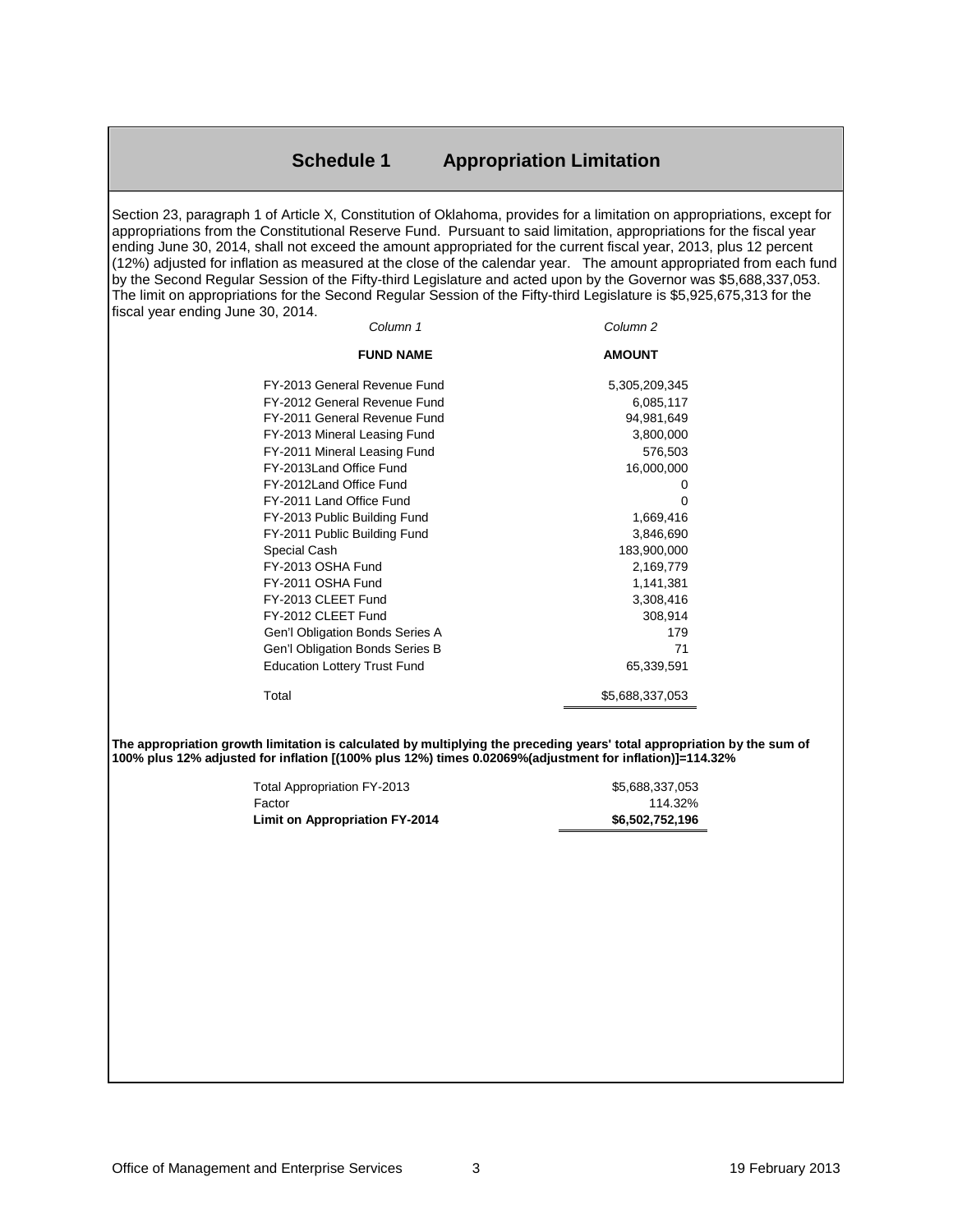#### **Schedule 2 Funds to be Certified**

<span id="page-3-0"></span>**The summation of the itemized estimates of revenue, Schedule 5, and the amounts available for appropriation are proposed as the amounts to be certified by the State Board of Equalization in accordance with Section 23, Article X, Constitution of Oklahoma. The amounts proposed as available for appropriation are calculated as 95 percent (95%) of the summation of the itemized estimate of revenue for the respective funds, except for appropriated federal funds which shall be certified for the full amount of the estimate.**

| Column 1                                        | Column <sub>2</sub>                          | Column 3                                  |
|-------------------------------------------------|----------------------------------------------|-------------------------------------------|
|                                                 | <b>TOTAL ESTIMATED</b><br><b>COLLECTIONS</b> | <b>APPROPRIATIONS</b><br><b>AUTHORITY</b> |
|                                                 | <b>Proposed Fy-2014 Estimates</b>            |                                           |
| <b>GENERAL REVENUE</b>                          | \$5,943,662,805                              | \$5,646,479,664                           |
| C.L.E.E.T.                                      | \$3,327,261                                  | \$3,160,898                               |
| <b>COMMISSIONERS OF THE LAND OFFICE</b>         | \$15,855,000                                 | \$15,062,250                              |
| <b>MINERAL LEASING</b>                          | \$3,500,000                                  | \$3,325,000                               |
| <b>SPECIAL OCCUPATIONAL HEALTH &amp; SAFETY</b> | \$3,713,067                                  | \$3,527,413                               |
| <b>PUBLIC BUILDING</b>                          | \$2,140,100                                  | \$2,033,095                               |
| OK EDUCATION LOTTERY TRUST FUND                 | \$58,848,300                                 | \$55,905,885                              |
| <b>TOTALS</b>                                   | \$6,031,046,532                              | \$5,729,494,205                           |
|                                                 |                                              |                                           |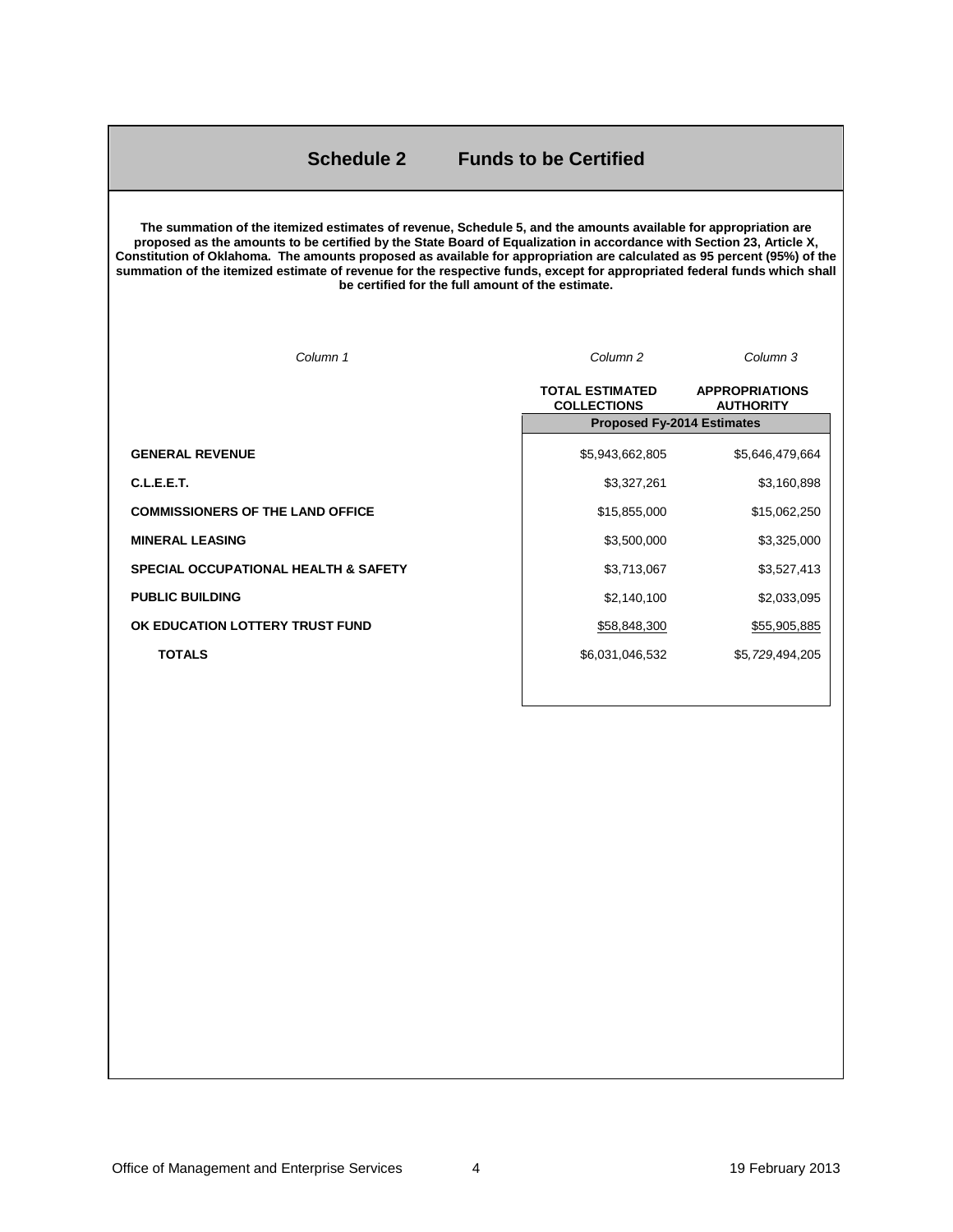<span id="page-4-0"></span>

| <b>LEGISLATED REVENUE ADJUSTMENTS</b><br><b>Schedule 3 Informational ROADS Fund Apportionment Summary</b>                                                                                                                                                                                                                                                                                                                                                                                                                                                                                                                                                                                                                                                                                                                                                                                                                                                                                                                                                                                                                                                                                                              |                                                                                                                   |                                                                                                                               |                                         |                                                                                                                                      |  |  |  |
|------------------------------------------------------------------------------------------------------------------------------------------------------------------------------------------------------------------------------------------------------------------------------------------------------------------------------------------------------------------------------------------------------------------------------------------------------------------------------------------------------------------------------------------------------------------------------------------------------------------------------------------------------------------------------------------------------------------------------------------------------------------------------------------------------------------------------------------------------------------------------------------------------------------------------------------------------------------------------------------------------------------------------------------------------------------------------------------------------------------------------------------------------------------------------------------------------------------------|-------------------------------------------------------------------------------------------------------------------|-------------------------------------------------------------------------------------------------------------------------------|-----------------------------------------|--------------------------------------------------------------------------------------------------------------------------------------|--|--|--|
| Column 1                                                                                                                                                                                                                                                                                                                                                                                                                                                                                                                                                                                                                                                                                                                                                                                                                                                                                                                                                                                                                                                                                                                                                                                                               | Column <sub>2</sub>                                                                                               | Column <sub>3</sub>                                                                                                           | Column 4                                | Column 5                                                                                                                             |  |  |  |
| Legislated Adjustments for FY-2010 and Fy-2011::                                                                                                                                                                                                                                                                                                                                                                                                                                                                                                                                                                                                                                                                                                                                                                                                                                                                                                                                                                                                                                                                                                                                                                       |                                                                                                                   |                                                                                                                               |                                         |                                                                                                                                      |  |  |  |
| House Bill 2272, passed in the 2008 Legislative Session, amends Title 69, Section 1521 of the Oklahoma Highway<br>Code. Effective July 1, 2009 for FY-2010, the Transportation Department will receive the total amount apportioned to<br>the ROADS fund for the preceding fiscal year plus an additional \$30 million each year until a cap of \$370 million is<br>reached.                                                                                                                                                                                                                                                                                                                                                                                                                                                                                                                                                                                                                                                                                                                                                                                                                                           |                                                                                                                   |                                                                                                                               |                                         |                                                                                                                                      |  |  |  |
| <b>Legislated Apportionment Comparison:</b>                                                                                                                                                                                                                                                                                                                                                                                                                                                                                                                                                                                                                                                                                                                                                                                                                                                                                                                                                                                                                                                                                                                                                                            |                                                                                                                   |                                                                                                                               |                                         |                                                                                                                                      |  |  |  |
|                                                                                                                                                                                                                                                                                                                                                                                                                                                                                                                                                                                                                                                                                                                                                                                                                                                                                                                                                                                                                                                                                                                                                                                                                        | FY-2009<br><b>ESTIMATE</b><br>19-Feb-08                                                                           | FY-2010<br><b>ESTIMATE</b><br>22-Dec-08                                                                                       | FY-2011<br><b>ESTIMATE</b><br>22-Dec-09 |                                                                                                                                      |  |  |  |
| Apportionment to ROADS Fund                                                                                                                                                                                                                                                                                                                                                                                                                                                                                                                                                                                                                                                                                                                                                                                                                                                                                                                                                                                                                                                                                                                                                                                            | \$137,500,000                                                                                                     | \$155,000,000                                                                                                                 | \$185,000,000                           |                                                                                                                                      |  |  |  |
| <b>Additional ROADS Fund</b>                                                                                                                                                                                                                                                                                                                                                                                                                                                                                                                                                                                                                                                                                                                                                                                                                                                                                                                                                                                                                                                                                                                                                                                           | 17,500,000                                                                                                        | 30,000,000                                                                                                                    | 30,000,000                              |                                                                                                                                      |  |  |  |
| OK Tourism & Passenger Rail Rev. Fund                                                                                                                                                                                                                                                                                                                                                                                                                                                                                                                                                                                                                                                                                                                                                                                                                                                                                                                                                                                                                                                                                                                                                                                  | 2,000,000                                                                                                         | 2,000,000                                                                                                                     | 2,000,000                               |                                                                                                                                      |  |  |  |
| <b>Public Transit Rev. Fund</b>                                                                                                                                                                                                                                                                                                                                                                                                                                                                                                                                                                                                                                                                                                                                                                                                                                                                                                                                                                                                                                                                                                                                                                                        | 3,000,000                                                                                                         | 3,000,000                                                                                                                     | 3,000,000                               |                                                                                                                                      |  |  |  |
| Total Apportionment from Individual. Income Tax                                                                                                                                                                                                                                                                                                                                                                                                                                                                                                                                                                                                                                                                                                                                                                                                                                                                                                                                                                                                                                                                                                                                                                        | \$160,000,000                                                                                                     | \$190,000,000                                                                                                                 | \$220,000,000                           |                                                                                                                                      |  |  |  |
| Legislated Adjustments for FY-2012, FY-2013 and FY-2014:<br>Senate Bill 1466, passed in the 2010 Legislative Session, amends Title 69, Section 1521 of the Oklahoma Highway Code.<br>Effective July 1, 2011 for FY-2012 and for each fiscal year thereafter, the Transportation Department will receive the total<br>amount apportioned to the ROADS fund for the preceding fiscal year plus an additional \$35.7 million each year until a cap<br>of \$400 million is reached. Senate Bill 976, passed in the 2011 Legislative Session, amends Title 69, Section 1521 of the<br>Oklahoma Highway Code. Effective August 26, 2011 for FY-2013, the Transportation Department will receive the total<br>amount apportioned to the ROADS FUND for the preceding fiscal year plus an additional \$41.7 million each year until a cap<br>of \$435 million is reached. House Bill 2248, effective July 1, 2012, amends the same title and section so that, for FY-2014<br>and all fiscal years until the cap is reached, the Transportation Department will receive the total amount apportioned to the<br>ROADS Fund for the preceding fiscal year plus an additional \$59.7 million. The cap was raised to \$575 million. |                                                                                                                   |                                                                                                                               |                                         |                                                                                                                                      |  |  |  |
| <b>Apportionment to ROADS Fund</b><br><b>Additional ROADS Fund</b><br>OK Tourism & Passenger Rail Rev. Fund<br><b>Public Transit Rev. Fund</b><br><b>Total Apportionment from Individual Income Tax</b>                                                                                                                                                                                                                                                                                                                                                                                                                                                                                                                                                                                                                                                                                                                                                                                                                                                                                                                                                                                                                | FY-2012<br><b>ESTIMATE</b><br>21-Dec-10<br>\$215,000,000<br>35,700,000<br>2,000,000<br>3,000,000<br>\$255,700,000 | Proposed<br>FY-2013<br><b>ESTIMATE</b><br>20-Dec-11<br>\$250,700,000<br>41,700,000<br>2,000,000<br>3,000,000<br>\$297,400,000 |                                         | <b>Proposed</b><br>FY-2014<br><b>ESTIMATE</b><br>20-Dec-12<br>\$292,400,000<br>59,700,000<br>2,000,000<br>3,000,000<br>\$357,100,000 |  |  |  |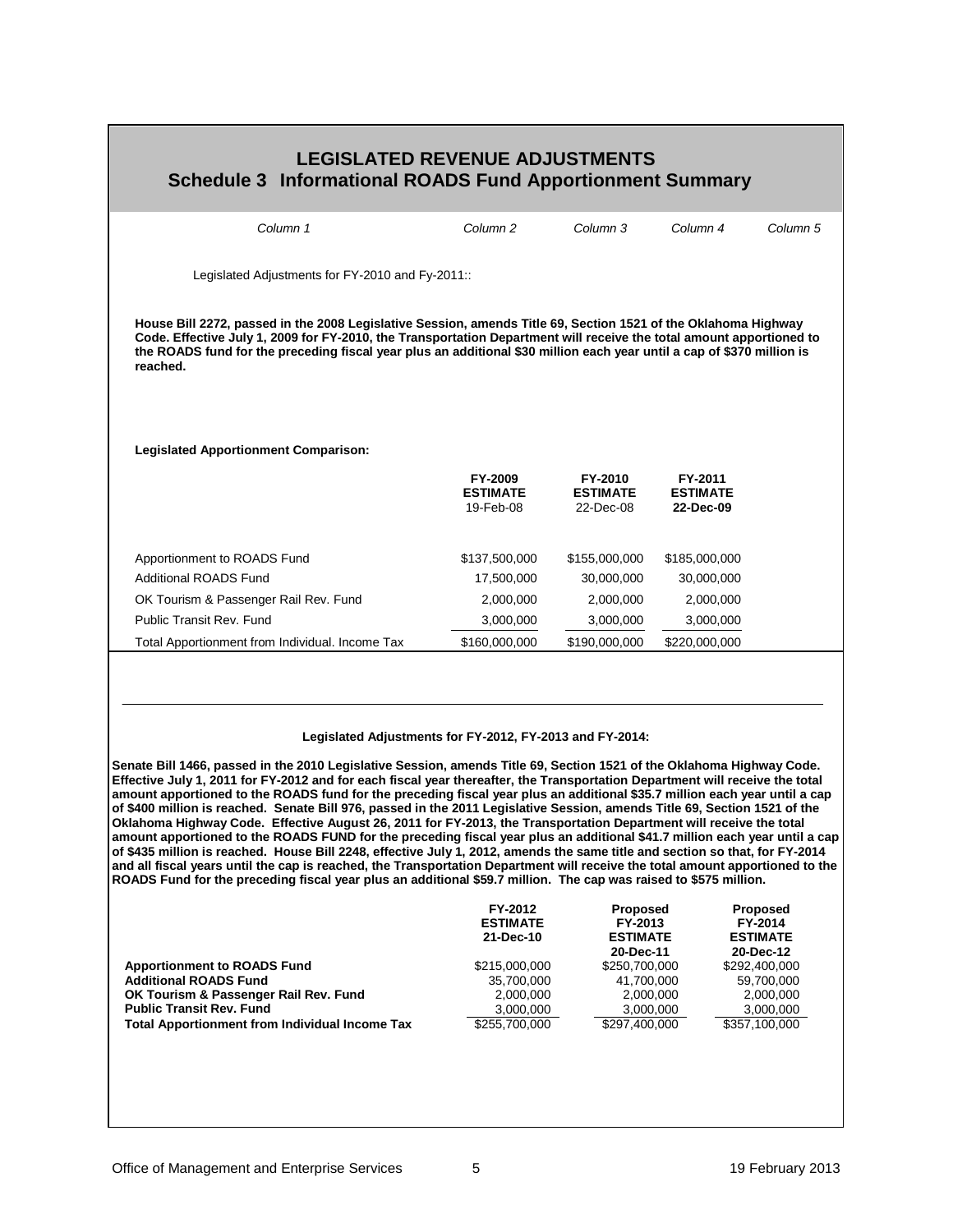#### **Schedule 4 Oklahoma Education Lottery Trust Fund - February Appropriations Analysis**

<span id="page-5-0"></span>**Article X, Section 41 of the Oklahoma Constitution and Title 3A, Section 713 of the Oklahoma Statutes require the State Board of Equalization to determine if appropriations from the Oklahoma Education Lottery Trust Fund were used to enhance or supplant education funding.**

| Column 1                            | Column <sub>2</sub>             | Column 3                        | Column 4                                   | Column 5                        |
|-------------------------------------|---------------------------------|---------------------------------|--------------------------------------------|---------------------------------|
|                                     | FY-2012<br><b>APPROPRIATION</b> | FY-2013<br><b>APPROPRIATION</b> | <b>INCREASE</b><br><b>OR</b><br>(DECREASE) | <b>PERCENT</b><br><b>CHANGE</b> |
| <b>Education Funding</b>            | \$3,307,605,974                 | \$3,405,549,266                 | \$97,943,292                               | 3.0%                            |
| <b>Education Lottery Trust Fund</b> | 64,157,308                      | 65,339,591                      | 1,182,283 x                                | 1.8%                            |
| <b>Total Education Funding</b>      | \$3,444,461,329                 | \$3,470,888,857                 | \$99,125,575                               | 2.9%                            |

**FY-2013 AUTHORIZED APPROPRIATIONS** 

Education Lottery Trust Fund 65,339,591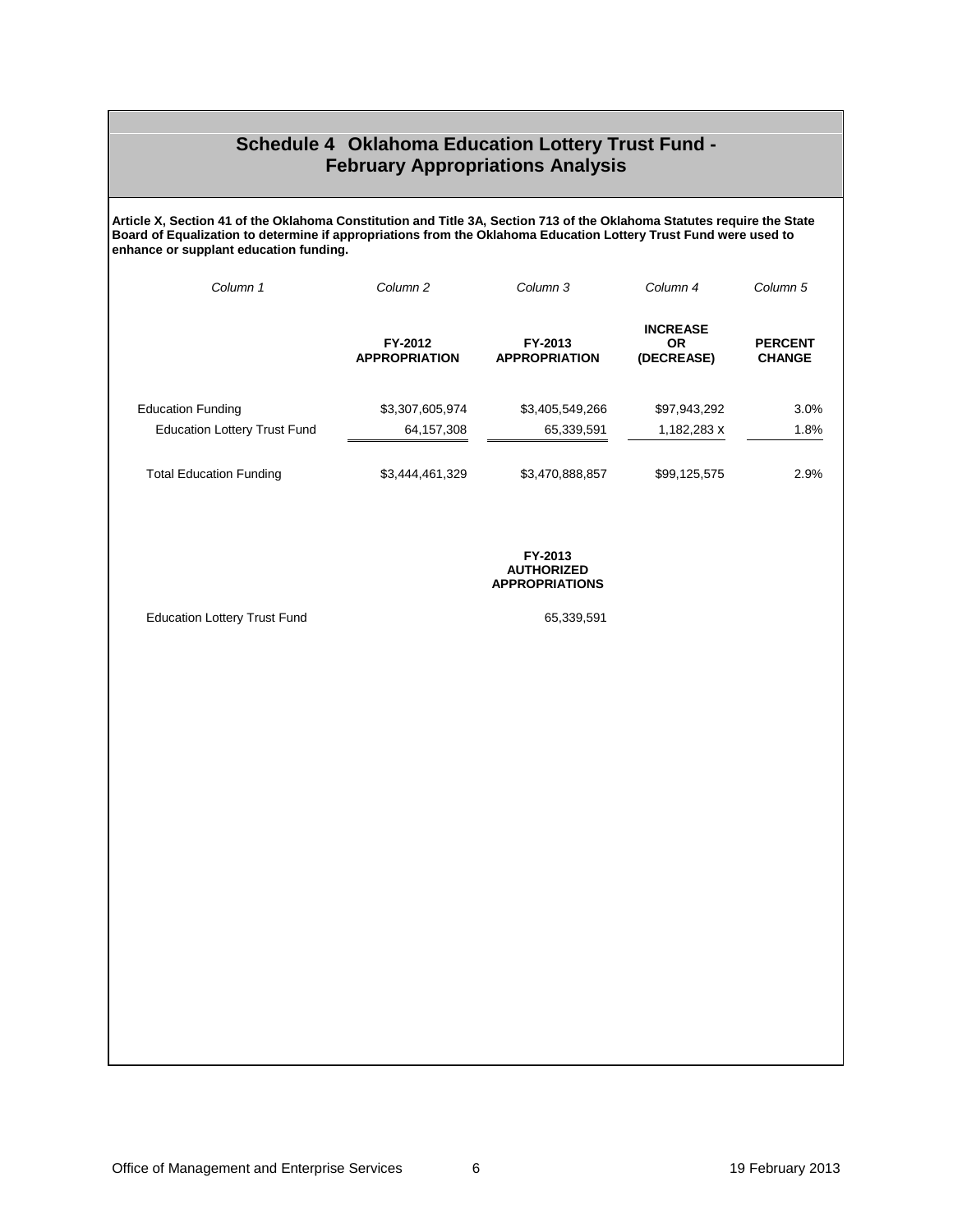#### **Schedule 5 Itemized Estimates of Revenue**

<span id="page-6-0"></span>**The itemized estimate of revenues displayed in this schedule represents 100% of the estimate for the General Revenue Fund and the Special Revenue Funds to be appropriated by the Legislature for the fiscal year ending June 30, 2014 (FY-2014) and are the basis for the summation proposed for certification in Schedule 2. For informational purposes the FY-2014 estimates of revenues are compared to both the itemized estimates and the projections of revenues for the current fiscal year (FY-2013).**

| Column <sub>1</sub>                                | Column <sub>2</sub>      | Column 3                                | Column 4                                 | Column <sub>5</sub>                       | Column <sub>6</sub>                      | Column <sub>7</sub>                                        |
|----------------------------------------------------|--------------------------|-----------------------------------------|------------------------------------------|-------------------------------------------|------------------------------------------|------------------------------------------------------------|
| <b>FUND NAME</b>                                   | FY-2012<br><b>ACTUAL</b> | FY-2013<br><b>ESTIMATE</b><br>18-Jun-12 | FY-2013<br><b>PROJECTED</b><br>20-Dec-12 | FY-2014<br><b>ESTIMATE</b><br>20-Dec-1421 | FY-2013<br><b>PROJECTED</b><br>19-Feb-13 | <b>PROPOSED</b><br>FY-2014<br><b>ESTIMATE</b><br>19-Feb-13 |
| <b>GENERAL REVENUE</b>                             |                          |                                         |                                          |                                           |                                          |                                                            |
| Alcohol Beverage Tax                               | \$22,629,585             | \$22,789,000                            | \$24,286,000                             | \$24,833,000                              | \$25,028,000                             | \$25,593,000                                               |
| Mixed Beverage Receipts Tax                        | 39,623,331               | 39,919,000                              | 44,419,000                               | 48,717,000                                | 44,858,000                               | 49,929,000                                                 |
| Beverage Tax                                       | 25,146,006               | 26,612,000                              | 25,812,000                               | 25,750,000                                | 25,548,000                               | 25,625,000                                                 |
| Cigarette Tax                                      | 45,046,342               | 48,140,993                              | 41,416,127                               | 40,747,054                                | 40,463,843                               | 39,894,446                                                 |
| <b>Tobacco Products Tax</b>                        | 20,530,944               | 23,533,947                              | 22,549,665                               | 24,659,401                                | 22,664,420                               | 24,783,927                                                 |
| Franchise Tax/Business Activity<br>Tax             | 49,320,358               | 49,720,000                              | 49,161,000                               | 49,161,000                                | 43,162,000                               | 44,218,000                                                 |
| Gross Production Tax-Gas                           | 249,407,781              | 188,420,000                             | 103,162,680                              | 147,407,690                               | 87,296,000                               | 150,996,000                                                |
| Gross Production Tax-Oil                           | 181,070,511              | 188,623,000                             | 128,754,543                              | 108,847,394                               | 150,032,000                              | 120,549,000                                                |
| Income Tax-Individual                              | 1,980,676,122*           | 1,999,625,886*                          | 2,058,999,402*                           | 2,120,713,886*                            | 2,098,492,945*                           | 2,154,830,551*                                             |
| Income Tax-Corporate                               | 343,366,643              | 320,884,875                             | 414,003,450                              | 485,501,850                               | 416,372,625                              | 481,870,200                                                |
| <b>Estate Tax</b>                                  | 135,523                  | 0                                       | 0                                        | 0                                         | 0                                        | 0                                                          |
| Insurance Premium tax                              | 93,216,643               | 75,554,580                              | 81,721,229                               | 81,721,229                                | 81,721,229                               | 81,721,229                                                 |
| <b>Motor Vehicle Taxes</b>                         | 221,621,681              | 228,385,500                             | 231,681,000                              | 221,031,000                               | 226,723,000                              | 215,001,000                                                |
| Sales Tax                                          | 1,829,574,042            | 1,924,254,051                           | 1,957,887,845                            | 2,050,903,134                             | 1,946,593,806                            | 2,030,782,388                                              |
| Use Tax                                            | 174,801,732              | 187,025,537                             | 197,978,447                              | 219,527,252                               | 187,898,425                              | 204,490,830                                                |
| Interest & Investments                             | 72,800,422               | 83,000,000                              | 83,000,000                               | 86,000,000                                | 83,000,000                               | 86,000,000                                                 |
| Other (Schedule 7)                                 | 207,282,067              | 193,855,312                             | 201,955,498                              | 202, 158, 338                             | 203,741,571                              | 206,378,234                                                |
| General Revenue Totals                             | \$5,556,249,734          | \$5,600,343,682                         | \$5,666,787,886                          | \$5,937,679,228                           | \$5,683,595,865                          | \$5,942,662,805                                            |
| <b>Transfers &amp; Lapses</b>                      | 8,282,053                | 1,000,000                               | 1,000,000                                | 1,000,000                                 | 1,000,000                                | 1,000,000                                                  |
|                                                    |                          |                                         |                                          |                                           |                                          |                                                            |
| Revenue Comparison                                 | \$5,564,531,786          | \$5,601,343,682                         | \$5,667,787,886                          | \$5,938,679,228                           | \$5,684,595,865                          | \$5,943,662,805                                            |
| One-Time Receipts                                  | 0                        | $\mathbf 0$                             | $\mathbf 0$                              | 0                                         | 0                                        | $\mathbf 0$                                                |
| <b>Total General Revenue</b>                       | \$5,564,531,786          | \$5,601,343,682                         | \$5,667,787,886                          | \$5,938,679,228                           | \$5,684,595,865                          | \$5,943,662,805                                            |
| C.L.E.E.T.                                         | \$3,371,135              | \$3,482,543                             | \$3,322,380                              | \$3,353,286                               | \$3,296,257                              | \$3,327,261                                                |
| <b>COMM of LAND OFFICE</b>                         | \$13,107,293             | \$16,905,916                            | \$16,000,009                             | \$15,993,633                              | \$16,000,000                             | \$15,855,000                                               |
| <b>MINERAL LEASING</b>                             | \$3,311,874              | \$4,000,000                             | \$3,500,000                              | \$3,500,000                               | \$3,500,000                              | \$3,500,000                                                |
| SPECIAL OCCUPATIONAL<br><b>HEALTH &amp; SAFETY</b> | \$2,707,500              | \$2,612,452                             | \$3,311,160                              | \$3,466,813                               | \$3,311,160                              | \$3,713,067                                                |
| PUBLIC BUILDING                                    | \$7,113,516              | \$1,757,280                             | \$2,343,024                              | \$2,462,550                               | \$2,506,059                              | \$2,140,100                                                |
| OK EDUCATION LOTTERY<br><b>TRUST FUND</b>          | \$69,990,674             | \$60,522,350                            | \$64,306,200                             | \$58,848,300                              | \$64,022,350                             | \$58,848,300                                               |
| <b>GRAND TOTAL</b>                                 | \$5,664,133,779          | \$5,690,624,223                         | \$5,760,570,660                          | \$6,026,303,810                           | \$5,777,231,692                          | \$6,031,046,532                                            |

*\*The Individual Income Tax number reflects apportionments to the ROADS Fund, the Public Transportation Fund and the OK Tourism and Passenger Rail Revolving Fund, as well as funding for the Oklahoma's Promise Scholarship program. For more ROADS Fund detail, see Schedule 3, page 3.*

*\*In compliance with Section 34.87 of Title 62 of the Oklahoma Statutes, the State Regents for Higher Education has requested \$62.7m for funding of the Oklahoma's Promise scholarship fund for FY-2014; \$57m of which is requested from the General Revenue Fund (Personal Income Tax collections). The amount of money allocated from income tax revenue for FY-2013 was \$57m, and \$63.2m was funded for FY-2012. These amounts have been removed from the respective individual income tax numbers.*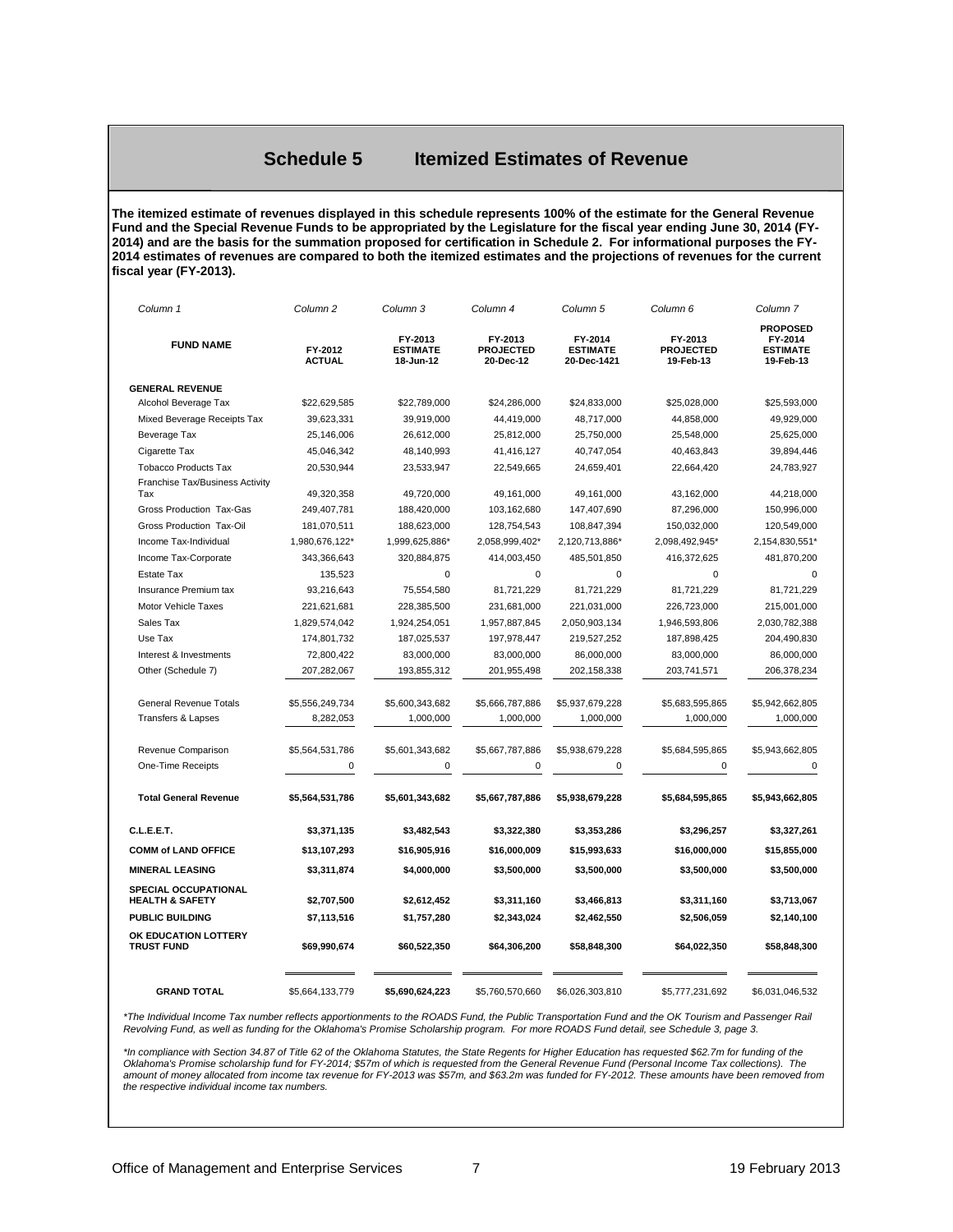### <span id="page-7-0"></span>**Schedule 6 Itemized Estimates of "Other" Revenues - General Revenue Fund**

| Column <sub>1</sub>                  | Column <sub>2</sub><br>FY-2012<br><b>ACTUAL</b> | Column 3<br>FY-2013<br><b>ESTIMATE</b><br>18-Jun-12 | Column 4<br>FY-2013<br><b>PROJECTED</b><br>20-Dec-12 | Column <sub>5</sub><br>FY-2014<br><b>ESTIMATE</b><br>20-Dec-12 | Column <sub>6</sub><br>FY-2013<br><b>PROJECTED</b><br>19-Feb-13 | Column <sub>7</sub><br><b>PROPOSED</b><br>FY-2014<br><b>ESTIMATE</b><br>19-Feb-13 |
|--------------------------------------|-------------------------------------------------|-----------------------------------------------------|------------------------------------------------------|----------------------------------------------------------------|-----------------------------------------------------------------|-----------------------------------------------------------------------------------|
|                                      |                                                 |                                                     |                                                      |                                                                |                                                                 |                                                                                   |
|                                      |                                                 |                                                     |                                                      |                                                                |                                                                 |                                                                                   |
| OTC:                                 |                                                 |                                                     |                                                      |                                                                |                                                                 |                                                                                   |
| Pari-Mutuel                          | \$1,387,560                                     | \$1,215,000                                         | \$1,207,500                                          | \$1,207,500                                                    | \$1,207,500                                                     | \$1,207,500                                                                       |
| <b>Tribal Cigarette Compacts</b>     | 12,687,871                                      | 13,068,000                                          | 14,954,000                                           | 15,527,000                                                     | 13,843,000                                                      | 13,798,000                                                                        |
| Bingo Excise & Charity Games         | 153,001                                         | 183,000                                             | 158,000                                              | 158,000                                                        | 158,000                                                         | 158,000                                                                           |
| Workers Comp Ins. Premium Tax        | 8,696,068                                       | 8,317,000                                           | 9,401,000                                            | 9,401,000                                                      | 9,550,000                                                       | 9,907,000                                                                         |
| Petroleum Excise Tax                 | 11,749,665                                      | 10,339,000                                          | 9.185.000                                            | 9.745.000                                                      | 9.192.000                                                       | 9.898.000                                                                         |
| Other OTC                            | 26,900,545                                      | 21,481,000                                          | 23,619,000                                           | 24,137,000                                                     | 23.963.000                                                      | 27,110,000                                                                        |
| <b>TOTAL OTC</b>                     | \$61,574,710                                    | \$54,603,000                                        | \$58,524,500                                         | \$60,175,500                                                   | \$57,913,500                                                    | \$62,078,500                                                                      |
| <b>COLLECTIONS BY OTHER AGENCIES</b> |                                                 |                                                     |                                                      |                                                                |                                                                 |                                                                                   |
| ABLE                                 | \$5,480,999                                     | \$5,490,676                                         | \$5,477,486                                          | \$5,665,040                                                    | 5,477,486.00                                                    | 5,625,040.00                                                                      |
| <b>Attorney General</b>              | 2,734,533                                       | 390,000                                             | 5,026,236                                            | 2,485,016                                                      | 5,026,236                                                       | 2,485,016                                                                         |
| OMES-DCAM/formerly DCS               | 548,995                                         | 405,295                                             | 297,225                                              | 297,225                                                        | 135.520                                                         | 145,200                                                                           |
| <b>CLEET</b>                         | 605,542                                         | 525,982                                             | 487,156                                              | 528,000                                                        | 503,468                                                         | 529,434                                                                           |
| <b>Consumer Credit</b>               | 1,030,920                                       | 843,410                                             | 700,000                                              | 700,000                                                        | 820,000                                                         | 820,000                                                                           |
| <b>DPS</b>                           | 44,485,528                                      | 45,789,171                                          | 46,800,878                                           | 47,474,346                                                     | 48,886,087                                                      | 49,625,194                                                                        |
| OMES-EBD/formerly EBC                | 1,173,119                                       | 1,306,236                                           | 1,237,676                                            | 1,237,676                                                      | 1,231,338                                                       | 1,231,338                                                                         |
| Horseracing                          | 431,148                                         | 409,225                                             | 377,925                                              | 377,425                                                        | 463,225                                                         | 409,225                                                                           |
| Insurance Comm                       | 35.620.735                                      | 35.515.321                                          | 32.112.136                                           | 32.112.136                                                     | 32.112.136                                                      | 32.112.136                                                                        |
| Labor                                | 1,003,120                                       | 987,475                                             | 987,475                                              | 987,475                                                        | 987.475                                                         | 987,475                                                                           |
| <b>Medical Licensure</b>             | 356,105                                         | 220,000                                             | 260,000                                              | 230,000                                                        | 260,000                                                         | 230,000                                                                           |
| Nursing Board                        | 326,564                                         | 304,846                                             | 304,546                                              | 320,641                                                        | 304,546                                                         | 320,641                                                                           |
| Sec of State                         | 2,403,231                                       | 2,390,000                                           | 2,387,072                                            | 2,394,000                                                      | 2,387,072                                                       | 2,394,000                                                                         |
| Securities Comm                      | 14,985,060                                      | 14,596,468                                          | 14,860,555                                           | 15,035,056                                                     | 14,890,850                                                      | 15,066,234                                                                        |
| Treasurer (Unclaimed Property)       | 10,000,000                                      | 10,000,000                                          | 10,000,000                                           | 10,000,000                                                     | 10,000,000                                                      | 10,000,000                                                                        |
| <b>Tribal Gaming</b>                 | 17,089,645                                      | 15,828,000                                          | 16,704,000                                           | 16,674,000                                                     | 16,932,000                                                      | 16,854,000                                                                        |
| OMES-HCM/formerly OPM                | 3,536,089                                       | 4,350,208                                           | 5,264,802                                            | 5,264,802                                                      | 5,264,802                                                       | 5,264,802                                                                         |
| OMES/formerly OSF                    | 199,546                                         | 200,000                                             | 145,831                                              | 200,000                                                        | 145,831                                                         | 200,000                                                                           |
| Other                                | 3,696,478                                       | (300,000)                                           | 0                                                    | 0                                                              | 0                                                               | $\mathbf 0$                                                                       |
| <b>TOTAL MISC</b>                    | 145,707,358                                     | 139,252,312                                         | 143,430,998                                          | 141,982,838                                                    | 145,828,071                                                     | 144,299,734                                                                       |
| <b>GRAND OTHER</b>                   | \$207,282,067                                   | \$193,855,312                                       | \$201,955,498                                        | \$202,158,338                                                  | \$203,741,571                                                   | \$206,378,234                                                                     |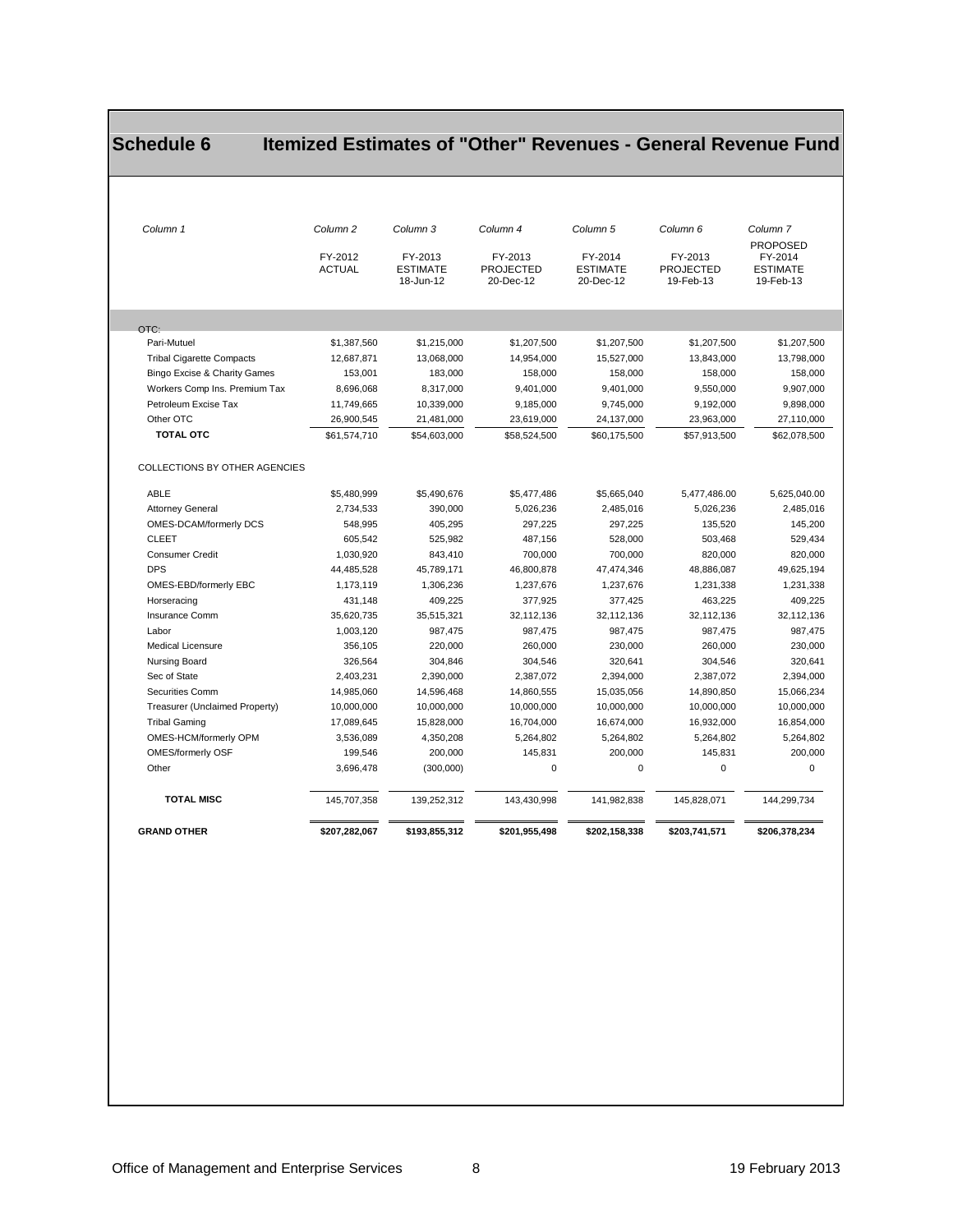# **COMPARISON OF REVENUE ESTIMATES**<br> **COMPARISON OF REVENUE ESTIMATES**<br> **FY-2013** Estimate: Law Changes vs. Proposed FY-2015

<span id="page-8-0"></span>

#### **Schedule 7 FY-2013 Estimate: Law Changes vs. Proposed FY-2014 Estimate**

| Column 1                             | Column <sub>2</sub>           | Column 3                                                   | Column 4                         | Column 5       |
|--------------------------------------|-------------------------------|------------------------------------------------------------|----------------------------------|----------------|
|                                      | FY-2013 ESTIMATE<br>18-Jun-12 | <b>PROPOSED</b><br>FY-2014<br><b>ESTIMATE</b><br>19-Feb-13 | <b>INCREASE OR</b><br>(DECREASE) | PERCENT CHANGE |
| <b>GENERAL REVENUE</b>               |                               |                                                            |                                  |                |
| Alcohol Beverage Tax                 | \$22,789,000                  | \$25,593,000                                               | \$2,804,000                      | 12.3%          |
| Mixed Beverage Receipts Tax          | 39,919,000                    | 49,929,000                                                 | 10,010,000                       | 25.1%          |
| Beverage Tax                         | 26,612,000                    | 25,625,000                                                 | (987,000)                        | $-3.7%$        |
| Cigarette Tax                        | 48,140,993                    | 39,894,446                                                 | (8, 246, 547)                    | $-17.1%$       |
| <b>Tobacco Products Tax</b>          | 23,533,947                    | 24,783,927                                                 | 1,249,981                        | 5.3%           |
| Franchise Tax/ Business Activity Tax | 49,720,000                    | 44,218,000                                                 | (5,502,000)                      | $-11.1%$       |
| Gross Production Tax-Gas             | 188,420,000                   | 150,996,000                                                | (37, 424, 000)                   | $-19.9%$       |
| Gross Production Tax-Oil             | 188,623,000                   | 120,549,000                                                | (68,074,000)                     | $-36.1%$       |
| Income Tax-Individual                | 1,999,625,886*                | 2,154,830,551*                                             | 155,204,665                      | 7.8%           |
| Income Tax-Corporate                 | 320,884,875                   | 481,870,200                                                | 160,985,325                      | 50.2%          |
| Estate Tax                           | $\mathbf 0$                   | $\mathbf 0$                                                | $\mathbf 0$                      | 0.0%           |
| Insurance Premium Tax                | 75,554,580                    | 81,721,229                                                 | 6,166,649                        | 8.2%           |
| Motor Vehicle Taxes                  | 228,385,500                   | 215,001,000                                                | (13, 384, 500)                   | $-5.9%$        |
| Sales Tax                            | 1,924,254,051                 | 2,030,782,388                                              | 106,528,337                      | 5.5%           |
| Use Tax                              | 187,025,537                   | 204,490,830                                                | 17,465,293                       | 9.3%           |
| Interest & Investments               | 83,000,000                    | 86,000,000                                                 | 3,000,000                        | 3.6%           |
| Other (Schedule 7)                   | 193,855,312                   | 206,378,234                                                | 12,522,922                       | 6.5%           |
| General Revenue Totals               | \$5,600,343,682               | \$5,942,662,805                                            | \$342,319,123                    | 6.1%           |
| Transfers & Lapses                   | 1,000,000                     | 1,000,000                                                  | 0                                | 0.0%           |
| Revenue Comparison                   | \$5,601,343,682               | \$5,943,662,805                                            | \$342,319,123                    | 6.1%           |
| One-Time Receipts                    | $\mathbf 0$                   | $\mathbf 0$                                                | 0                                | 0.0%           |
| <b>Total General Revenue</b>         | \$5,601,343,682               | \$5,943,662,805                                            | \$342,319,123                    | 6.1%           |
| C.L.E.E.T.                           | \$3,482,543                   | \$3,327,261                                                | $($ \$155,282)                   | $-4.5%$        |
| <b>COMM of LAND OFFICE</b>           | \$16,905,916                  | \$15,855,000                                               | (\$1,050,916)                    | $-6.2%$        |
| <b>MINERAL LEASING</b>               | \$4,000,000                   | \$3,500,000                                                | (\$500,000)                      | -12.5%         |
| SPECIAL OCCUPATIONAL HEALTH & SAFETY | \$2,612,452                   | \$3,713,067                                                | \$1,100,615                      | 42.1%          |
| <b>PUBLIC BUILDING</b>               | \$1,757,280                   | \$2,140,100                                                | \$382,820                        | 21.8%          |
| OK EDUCATION LOTTERY TRUST FUND      | \$60,522,350                  | \$58,848,300                                               | (\$1,674,050)                    | $-2.8%$        |
| <b>GRAND TOTAL</b>                   | \$5,690,624,223               | \$6,031,046,532                                            | \$340,422,310                    | 6.0%           |

\*The Individual Income Tax number reflects apportionments to the ROADS Fund, the Public Transit Revolving Fund and the OK Tourism and Passenger Rail Revolving Fund, as well as funding for Oklahoma's Promise scholarship program. (For more ROADS Fund detail see Schedule 3, page 3.) In compliance with Section 34.87 of Title 62 of the Oklahoma Statutes, the State Regents for Higher Education has requested \$62.7m for funding of the Oklahoma's Promise scholarship fund for FY-2014; \$57m of which is requested from the General Revenue Fund (Personal Income Tax collections). The amount of money allocated from income tax revenue for FY-2013 was \$57m. These amounts have been removed from the respective individual income tax numbers.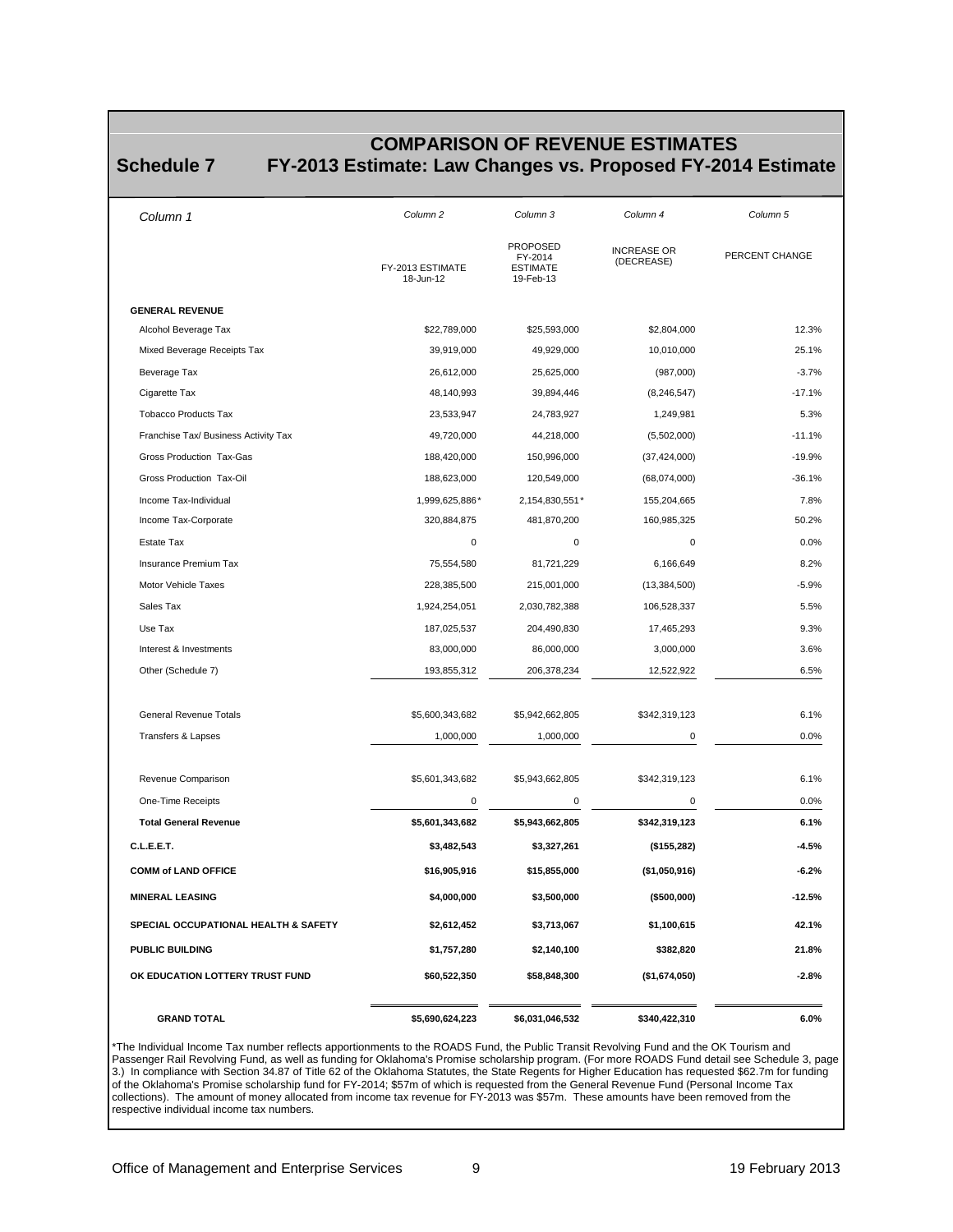#### <span id="page-9-0"></span> **COMPARISON OF REVENUE ESTIMATES Schedule 8 FY-20xx Final Projection vs. Proposed FY-20xx Proposed Estimate**

| Column 1                                                  | Column <sub>2</sub>         | Column 3                   | Column 4        | Column <sub>5</sub>             |
|-----------------------------------------------------------|-----------------------------|----------------------------|-----------------|---------------------------------|
|                                                           |                             | <b>PROPOSED</b>            | <b>INCREASE</b> |                                 |
|                                                           | FY-2013<br><b>PROJECTED</b> | FY-2014<br><b>ESTIMATE</b> | OR.             | <b>PERCENT</b><br><b>CHANGE</b> |
|                                                           | 19-Feb-13                   | 19-Feb-13                  | (DECREASE)      |                                 |
| <b>GENERAL REVENUE</b>                                    |                             |                            |                 |                                 |
| Alcohol Beverage Tax                                      | \$25,028,000                | \$25,593,000               | \$565,000       | 2.3%                            |
| Mixed Beverage Receipts Tax                               | 44,858,000                  | 49,929,000                 | 5,071,000       | 11.3%                           |
| Beverage Tax                                              | 25,548,000                  | 25,625,000                 | 77,000          | 0.3%                            |
| Cigarette Tax                                             | 40,463,843                  | 39,894,446                 | (569, 398)      | $-1.4%$                         |
| <b>Tobacco Products Tax</b>                               | 22,664,420                  | 24,783,927                 | 2,119,508       | 9.4%                            |
| <b>Franchise Tax</b>                                      | 43,162,000                  | 44,218,000                 | 1,056,000       | 2.4%                            |
| <b>Gross Production Tax-Gas</b>                           | 87,296,000                  | 150,996,000                | 63,700,000      | 73.0%                           |
| Gross Production Tax-Oil                                  | 150,032,000                 | 120,549,000                | (29, 483, 000)  | $-19.7%$                        |
| Income Tax-Individual                                     | 2,098,492,945*              | 2,154,830,551*             | 56,337,606      | 2.7%                            |
| Income Tax-Corporate                                      | 416,372,625                 | 481,870,200                | 65,497,575      | 15.7%                           |
| <b>Estate Tax</b>                                         | 0                           | 0                          | 0               | 0.0%                            |
| <b>Insurance Premium Tax</b>                              | 81,721,229                  | 81,721,229                 | $\mathbf 0$     | 0.0%                            |
| <b>Motor Vehicle Taxes</b>                                | 226,723,000                 | 215,001,000                | (11, 722, 000)  | $-5.2%$                         |
| Sales Tax                                                 | 1,946,593,806               | 2,030,782,388              | 84,188,581      | 4.3%                            |
| Use Tax                                                   | 187,898,425                 | 204,490,830                | 16,592,405      | 8.8%                            |
| Interest & Investments                                    | 83,000,000                  | 86,000,000                 | 3,000,000       | 3.6%                            |
| Other (Schedule 7)                                        | 203,741,571                 | 206,378,234                | 2,636,663       | 1.3%                            |
| <b>General Revenue Totals</b>                             | \$5,683,595,865             | \$5,942,662,805            | \$259,066,940   | 4.6%                            |
| <b>Transfers &amp; Lapses</b>                             | 1,000,000                   | 1,000,000                  | 0               | 0.0%                            |
| Revenue Comparison                                        | \$5,684,595,865             | \$5,943,662,805            | \$259,066,940   | 4.6%                            |
| One-Time Receipts                                         | 0                           | 0                          | 0               | 0.0%                            |
| <b>Total General Revenue</b>                              | \$5,684,595,865             | \$5,943,662,805            | \$259,066,940   | 4.6%                            |
| C.L.E.E.T.                                                | \$3,296,257                 | \$3,327,261                | \$31,003        | 0.9%                            |
| <b>COMM of LAND OFFICE</b>                                | \$16,000,000                | \$15,855,000               | (\$145,000)     | $-0.9%$                         |
| <b>MINERAL LEASING</b>                                    | \$3,500,000                 | \$3,500,000                | \$0             | 0.0%                            |
| <b>SPECIAL OCCUPATIONAL HEALTH &amp;</b><br><b>SAFETY</b> | \$3,311,160                 | \$3,713,067                | \$401,907       | 12.1%                           |
| <b>PUBLIC BUILDING</b>                                    | \$2,506,059                 | \$2,140,100                | (\$365,959)     | $-14.6%$                        |
| OK EDUCATION LOTTERY TRUST FUND                           | \$64,022,350                | \$58,848,300               | (\$5,174,050)   | $-8.1%$                         |
| <b>GRAND TOTAL</b>                                        | \$5,777,231,692             | \$6,031,046,532            | \$253,814,841   | 4.4%                            |

**\*The Individual Income Tax number reflects apportionments to the ROADS Fund, the Public Transit Revolving Fund and the OK Tourism and Passenger Rail Revolving Fund, as well as funding for Oklahoma's Promise scholarship program. (For more ROADS Fund detail, see Schedule 3, page 3.)**

**\*In compliance with Section 34.87 of Title 62 of the Oklahoma Statutes, the State Regents for Higher Education has requested \$62.7m for funding of the Oklahoma's Promise scholarship fund for FY-2014; \$57m of which is requested from the General Revenue Fund (Personal Income Tax collections). The amount of money allocated from income tax revenue for FY-2013 was \$57m. These amounts have been removed from the respective individual income tax numbers.**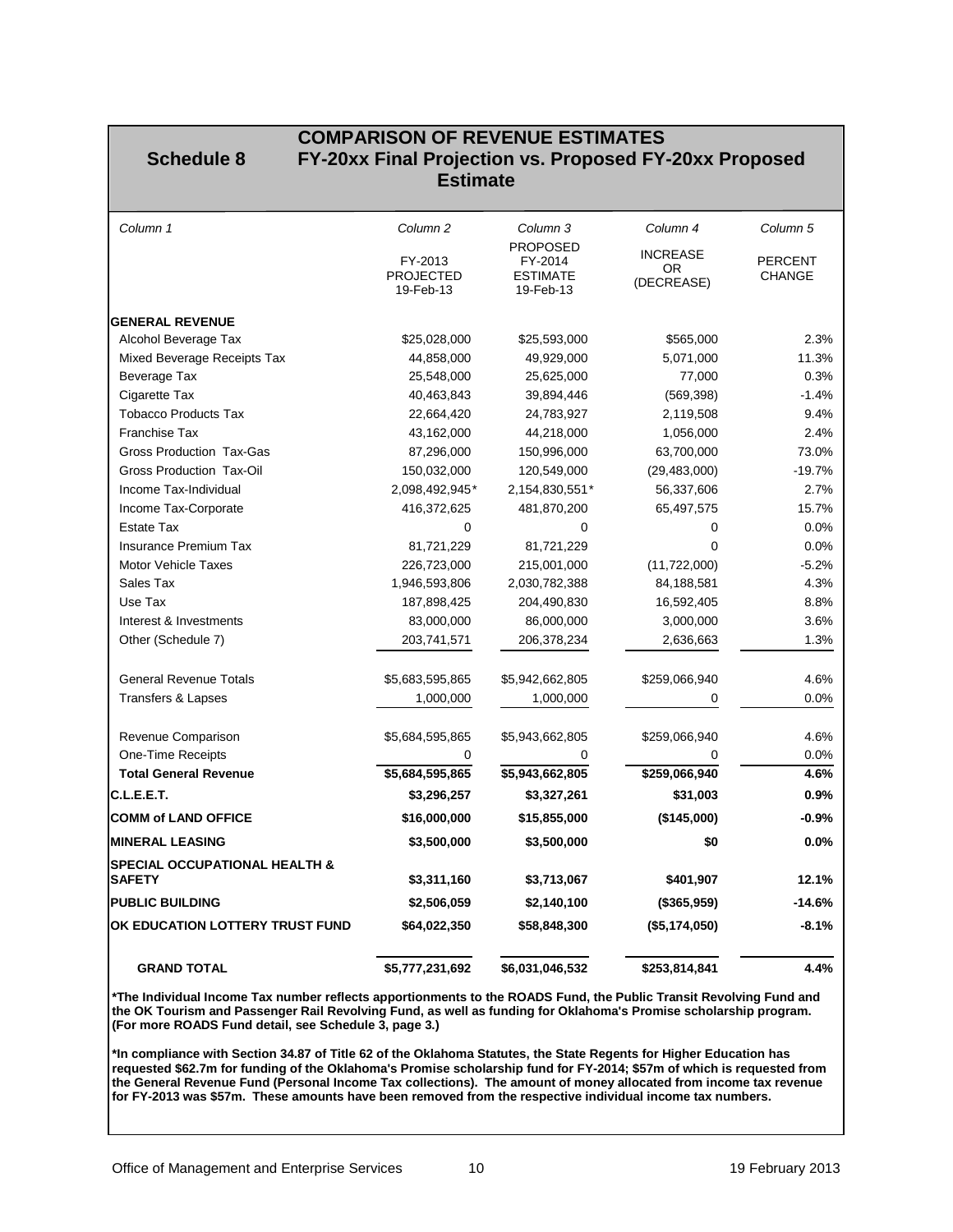#### **COMPARISON OF REVENUE ESTIMATES**<br>**FY-2013 Law Changes vs. FY-2013 Final Property Schedule 9 FY-2013 Law Changes vs. FY-2013 Final Projection**

<span id="page-10-0"></span>

| <b>GRAND TOTAL</b>                                        | \$5,690,624,223              | \$5,777,231,692               | \$86,607,469            | 1.5%           |
|-----------------------------------------------------------|------------------------------|-------------------------------|-------------------------|----------------|
| OK EDUCATION LOTTERY TRUST FUND                           | \$60,522,350                 | \$64,022,350                  | \$3,500,000             | 5.8%           |
| <b>PUBLIC BUILDING</b>                                    | \$1,757,280                  | \$2,506,059                   | \$748,779               | 42.6%          |
| <b>SPECIAL OCCUPATIONAL HEALTH &amp;</b><br><b>SAFETY</b> | \$2,612,452                  | \$3,311,160                   | \$698,708               | 26.7%          |
| <b>MINERAL LEASING</b>                                    | \$4,000,000                  | \$3,500,000                   | (\$500,000)             | $-12.5%$       |
| <b>COMM of LAND OFFICE</b>                                | \$16,905,916                 | \$16,000,000                  | (\$905,916)             | $-5.4%$        |
|                                                           |                              |                               |                         |                |
| C.L.E.E.T.                                                | \$3,482,543                  | \$3,296,257                   | (\$186, 286)            | $-5.3%$        |
| <b>Total General Revenue</b>                              | \$5,601,343,682              | \$5,684,595,865               | \$83,252,183            | 1.5%           |
| <b>One-Time Receipts</b>                                  | 0                            | 0                             | 0                       | $0.0\%$        |
| Revenue Comparison                                        | \$5,601,343,682              | \$5,684,595,865               | \$83,252,183            | 1.5%           |
| <b>Transfers &amp; Lapses</b>                             | 1,000,000                    | 1,000,000                     | 0                       | 0.0%           |
| <b>General Revenue Totals</b>                             | \$5,600,343,682              | \$5,683,595,865               | \$83,252,183            | 1.5%           |
| Other (Schedule 7)                                        | 193,855,312                  | 203,741,571                   | 9,886,259               | 5.1%           |
| Interest & Investments                                    | 83,000,000                   | 83,000,000                    | 0                       | 0.0%           |
| Use Tax                                                   | 187,025,537                  | 187,898,425                   | 872,888                 | 0.5%           |
| Sales Tax                                                 | 1,924,254,051                | 1,946,593,806                 | 22,339,755              | 1.2%           |
| <b>Motor Vehicle Taxes</b>                                | 228,385,500                  | 226,723,000                   | (1,662,500)             | $-0.7%$        |
| Insurance Premium tax                                     | 75,554,580                   | 81,721,229                    | 6,166,649               | 8.2%           |
| <b>Estate Tax</b>                                         | 0                            | 0                             | 0                       | 0.0%           |
| Income Tax-Corporate                                      | 320,884,875                  | 416,372,625                   | 95,487,750              | 29.8%          |
| Income Tax-Individual                                     | 1,999,625,886*               | 2,098,492,945*                | 98,867,059              | 4.9%           |
| <b>Gross Production Tax-Oil</b>                           | 188,623,000                  | 150,032,000                   | (38, 591, 000)          | $-20.5%$       |
| <b>Gross Production Tax-Gas</b>                           | 188,420,000                  | 87,296,000                    | (101, 124, 000)         | $-53.7%$       |
| <b>Franchise Tax</b>                                      | 49,720,000                   | 43,162,000                    | (6,558,000)             | $-13.2%$       |
| <b>Tobacco Products Tax</b>                               | 23,533,947                   | 22,664,420                    | (869, 527)              | $-3.7%$        |
| Cigarette Tax                                             | 48,140,993                   | 40,463,843                    | (7,677,150)             | $-15.9%$       |
| Beverage Tax                                              | 26,612,000                   | 25,548,000                    | (1,064,000)             | $-4.0%$        |
| Mixed Beverage Receipts Tax                               | 39,919,000                   | 44,858,000                    | 4,939,000               | 12.4%          |
| <b>GENERAL REVENUE</b><br>Alcohol Beverage Tax            | \$22,789,000                 | \$25,028,000                  | \$2,239,000             | 9.8%           |
|                                                           | <b>ESTIMATE</b><br>18-Jun-12 | <b>PROJECTED</b><br>19-Feb-13 | <b>OR</b><br>(DECREASE) | <b>CHANGE</b>  |
|                                                           | FY-2013                      | FY-2013                       | <b>INCREASE</b>         | <b>PERCENT</b> |
| Column 1                                                  | Column <sub>2</sub>          | Column 3                      | Column 4                | Column 5       |

**\*The Individual Income Tax number reflects apportionments to the ROADS Fund, the Public Transit Revolving Fund and the OK Tourism and Passenger Rail Revolving Fund, as well as funding for Oklahoma's Promise scholarship program. (For more ROADS Fund detail see Schedule 3, page 3.) In compliance with Section 34.87 of Title 62 of the Oklahoma Statutes, the amount of money allocated from income tax revenue for FY-2013 to fund Oklahoma's Promise Scholarships was \$57m. This amount has been removed from the respective individual income tax numbers.**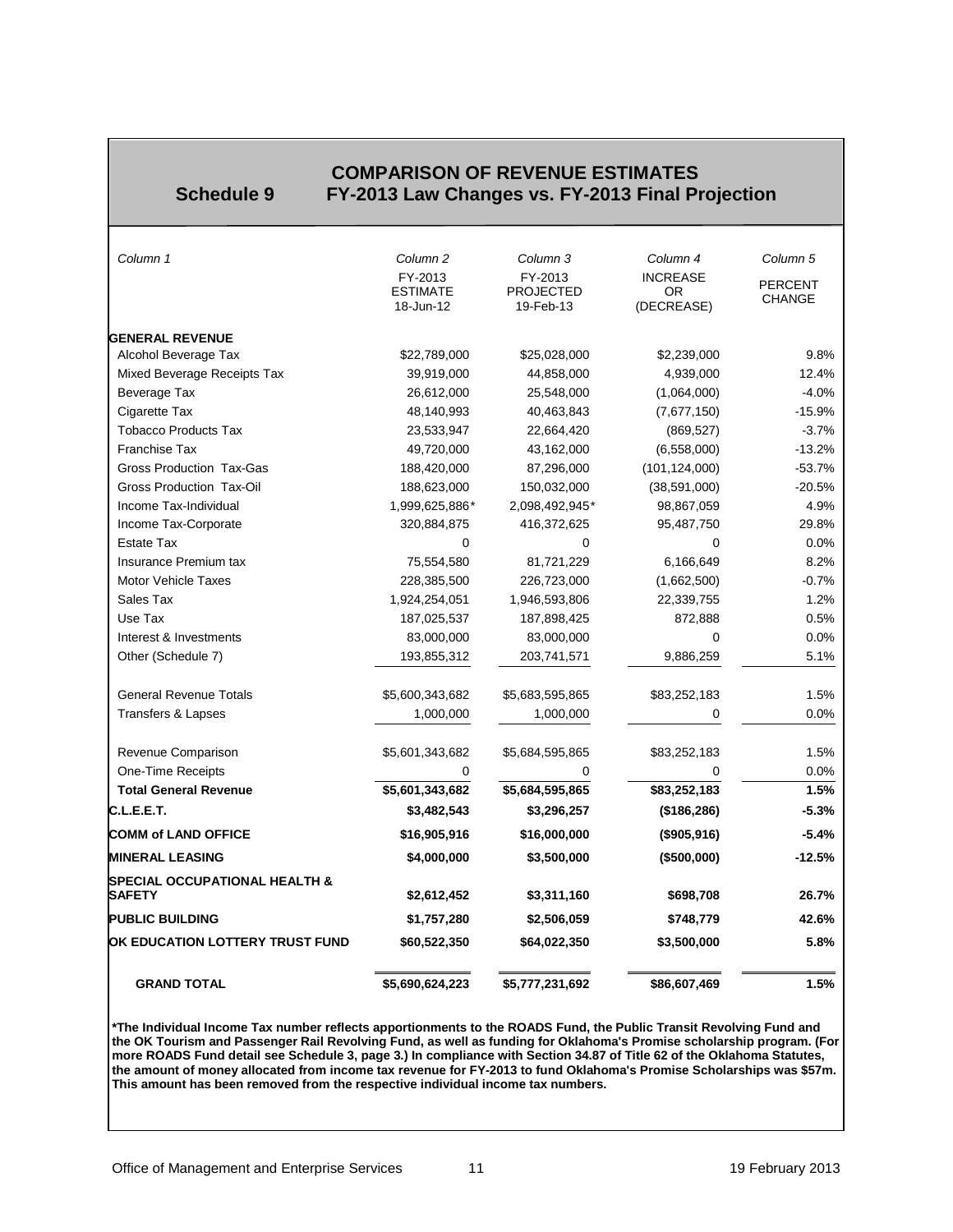<span id="page-11-0"></span>

#### **COMPARISON OF REVENUE ESTIMATES**<br>Schedule 10 FY-2013 Initial Projection vs. FY-2013 Fina **Schedule 10 FY-2013 Initial Projection vs. FY-2013 Final Projection**

| <b>GRAND TOTAL</b>                                        | \$5,760,570,660                          | \$5,777,231,692                          | \$16,661,032                        | 0.3%                            |
|-----------------------------------------------------------|------------------------------------------|------------------------------------------|-------------------------------------|---------------------------------|
| OK EDUCATION LOTTERY TRUST FUND                           | \$64,306,200                             | \$64,022,350                             | (\$283, 850)                        | $-0.4%$                         |
| <b>PUBLIC BUILDING</b>                                    | \$2,343,024                              | \$2,506,059                              | \$163,035                           | 7.0%                            |
| <b>SPECIAL OCCUPATIONAL HEALTH &amp;</b><br><b>SAFETY</b> | \$3,311,160                              | \$3,311,160                              | \$0                                 | 0.0%                            |
| <b>MINERAL LEASING</b>                                    | \$3,500,000                              | \$3,500,000                              | \$0                                 | 0.0%                            |
| <b>COMM of LAND OFFICE</b>                                | \$16,000,009                             | \$16,000,000                             | (\$9)                               | 0.0%                            |
|                                                           |                                          |                                          |                                     |                                 |
| C.L.E.E.T.                                                | \$3,322,380                              | \$3,296,257                              | (\$26, 123)                         | $-0.8%$                         |
| <b>Total General Revenue</b>                              | \$5,667,787,886                          | \$5,684,595,865                          | \$16,807,979                        | 0.3%                            |
| One-Time Receipts                                         | 0                                        | 0                                        | 0                                   | 0.0%                            |
| Revenue Comparison                                        | \$5,667,787,886                          | \$5,684,595,865                          | \$16,807,979                        | 0.3%                            |
| <b>Transfers &amp; Lapses</b>                             | 1,000,000                                | 1,000,000                                | 0                                   | 0.0%                            |
| <b>General Revenue Totals</b>                             | \$5,666,787,886                          | \$5,683,595,865                          | \$16,807,979                        | 0.3%                            |
| Other (Schedule 7)                                        | 201,955,498                              | 203,741,571                              | 1,786,074                           | 0.9%                            |
| Interest & Investments                                    | 83,000,000                               | 83,000,000                               | $\Omega$                            | 0.0%                            |
| Use Tax                                                   | 197,978,447                              | 187,898,425                              | (10,080,022)                        | $-5.1%$                         |
| Sales Tax                                                 | 1,957,887,845                            | 1,946,593,806                            | (11, 294, 039)                      | $-0.6%$                         |
| <b>Motor Vehicle Taxes</b>                                | 231,681,000                              | 226,723,000                              | (4,958,000)                         | $-2.1%$                         |
| Insurance Premium tax                                     | 81,721,229                               | 81,721,229                               | $\Omega$                            | 0.0%                            |
| <b>Estate Tax</b>                                         | 0                                        | $\mathbf 0$                              | 0                                   | 0.0%                            |
| Income Tax-Corporate                                      | 414,003,450                              | 416,372,625                              | 2,369,175                           | 0.6%                            |
| Income Tax-Individual                                     | 2,058,999,402*                           | 2,098,492,945*                           | 39,493,543                          | 1.9%                            |
| Gross Production Tax-Oil                                  | 128,754,543                              | 150,032,000                              | 21,277,457                          | 16.5%                           |
| Gross Production Tax-Gas                                  | 103,162,680                              | 87,296,000                               | (15,866,680)                        | $-15.4%$                        |
| <b>Franchise Tax</b>                                      | 49,161,000                               | 43,162,000                               | (5,999,000)                         | $-12.2%$                        |
| <b>Tobacco Products Tax</b>                               | 22,549,665                               | 22,664,420                               | 114,754                             | 0.5%                            |
| Cigarette Tax                                             | 41,416,127                               | 40,463,843                               | (952, 284)                          | $-2.3%$                         |
| Beverage Tax                                              | 25,812,000                               | 25,548,000                               | (264,000)                           | $-1.0%$                         |
| Mixed Beverage Receipts Tax                               | 44,419,000                               | 44,858,000                               | 439,000                             | 1.0%                            |
| <b>GENERAL REVENUE</b><br>Alcohol Beverage Tax            | \$24,286,000                             | \$25,028,000                             | \$742,000                           | 3.1%                            |
|                                                           | FY-2013<br><b>PROJECTED</b><br>20-Dec-12 | FY-2013<br><b>PROJECTED</b><br>19-Feb-13 | <b>INCREASE</b><br>0R<br>(DECREASE) | <b>PERCENT</b><br><b>CHANGE</b> |
|                                                           |                                          |                                          |                                     |                                 |

**\*The Individual Income Tax number reflects apportionments to the ROADS Fund, the Public Transit Revolving Fund and the OK Tourism and Passenger Rail Revolving Fund, as well as funding for Oklahoma's Promise scholarship program. (For more ROADS Fund detail see Schedule 3, page 3.) In compliance with Section 34.87 of Title 62 of the Oklahoma Statutes, the amount of money allocated from income tax revenue for FY-2013 to fund Oklahoma's Promise Scholarships was \$57m. This amount has been removed from the respective individual income tax numbers.**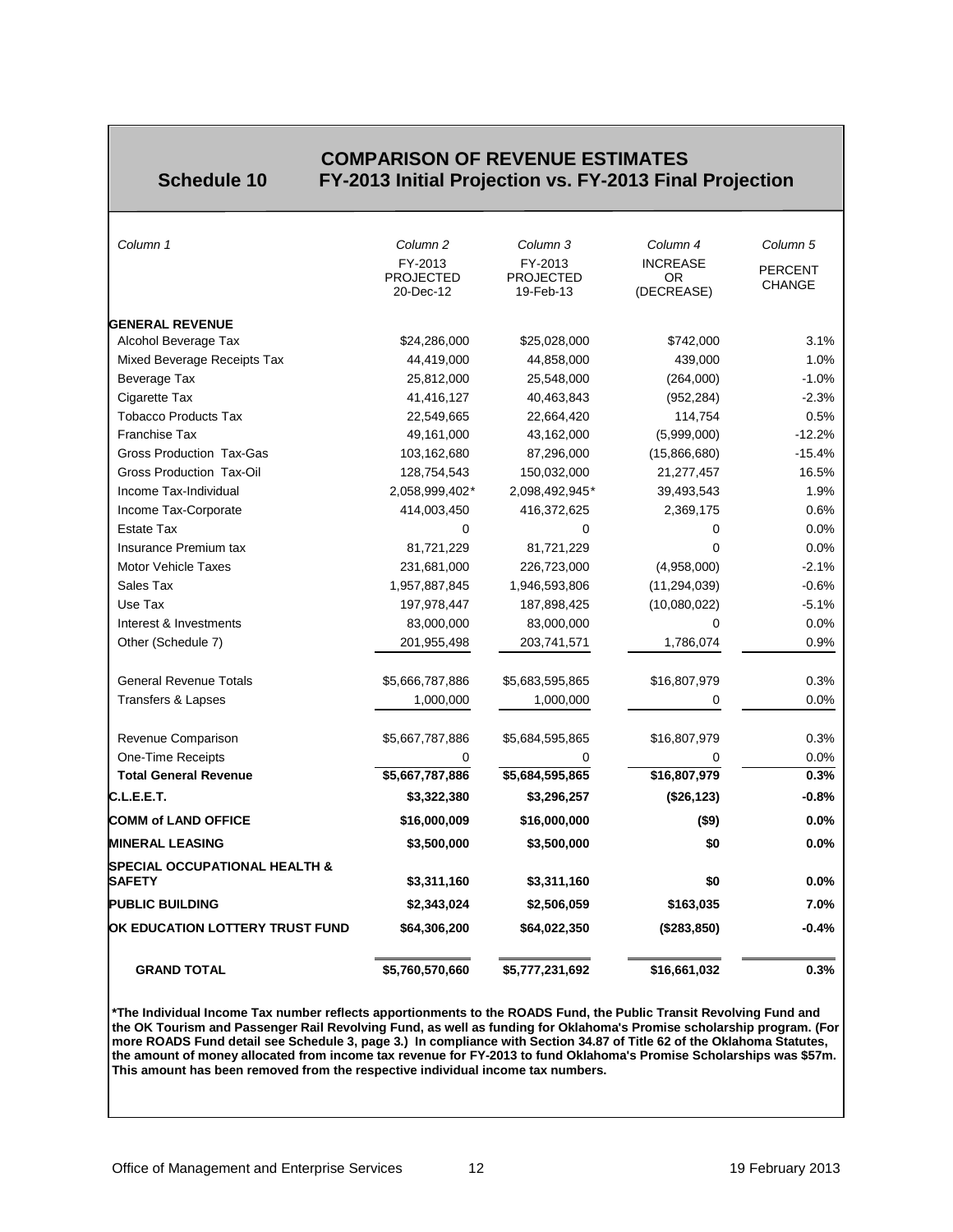#### **COMPARISON OF REVENUE ESTIMATES**<br>**Schedule 11** FY-2014 Initial Estimate vs. FY-2014 Final **Schedule 11 FY-2014 Initial Estimate vs. FY-2014 Final Estimate**

<span id="page-12-0"></span>

| Column 1                                                  | Column <sub>2</sub>                     | Column 3<br><b>PROPOSED</b>             | Column 4                                   | Column <sub>5</sub>             |
|-----------------------------------------------------------|-----------------------------------------|-----------------------------------------|--------------------------------------------|---------------------------------|
|                                                           | FY-2014<br><b>ESTIMATE</b><br>20-Dec-12 | FY-2014<br><b>ESTIMATE</b><br>19-Feb-13 | <b>INCREASE</b><br><b>OR</b><br>(DECREASE) | <b>PERCENT</b><br><b>CHANGE</b> |
|                                                           |                                         |                                         |                                            |                                 |
| <b>GENERAL REVENUE</b>                                    |                                         |                                         |                                            |                                 |
| Alcohol Beverage Tax                                      | \$24,833,000                            | \$25,593,000                            | \$760,000                                  | 3.1%                            |
| Mixed Beverage Receipts Tax                               | 48,717,000                              | 49,929,000                              | 1,212,000                                  | 2.5%                            |
| Beverage Tax                                              | 25,750,000                              | 25,625,000                              | (125,000)                                  | $-0.5%$                         |
| Cigarette Tax                                             | 40,747,054                              | 39,894,446                              | (852, 609)                                 | $-2.1%$                         |
| <b>Tobacco Products Tax</b>                               | 24,659,401                              | 24,783,927                              | 124,527                                    | 0.5%                            |
| <b>Franchise Tax</b>                                      | 49,161,000                              | 44,218,000                              | (4,943,000)                                | $-10.1%$                        |
| <b>Gross Production Tax-Gas</b>                           | 147,407,690                             | 150,996,000                             | 3,588,310                                  | 2.4%                            |
| <b>Gross Production Tax-Oil</b>                           | 108,847,394                             | 120,549,000                             | 11,701,606                                 | 10.8%                           |
| Income Tax-Individual                                     | 2,120,713,886*                          | 2,154,830,551*                          | 34,116,665                                 | 1.6%                            |
| Income Tax-Corporate                                      | 485,501,850                             | 481,870,200                             | (3,631,650)                                | $-0.7%$                         |
| <b>Estate Tax</b>                                         | 0                                       | 0                                       | 0                                          | 0.0%                            |
| Insurance Premium tax                                     | 81,721,229                              | 81,721,229                              | $\Omega$                                   | 0.0%                            |
| <b>Motor Vehicle Taxes</b>                                | 221,031,000                             | 215,001,000                             | (6,030,000)                                | $-2.7%$                         |
| Sales Tax                                                 | 2,050,903,134                           | 2,030,782,388                           | (20, 120, 747)                             | $-1.0%$                         |
| Use Tax                                                   | 219,527,252                             | 204,490,830                             | (15,036,422)                               | $-6.8%$                         |
| Interest & Investments                                    | 86,000,000                              | 86,000,000                              | 0                                          | 0.0%                            |
| Other (Schedule 7)                                        | 202,158,338                             | 206,378,234                             | 4,219,897                                  | 2.1%                            |
| <b>General Revenue Totals</b>                             | \$5,937,679,228                         | \$5,942,662,805                         | \$4,983,577                                | 0.1%                            |
| Transfers & Lapses                                        | 1,000,000                               | 1,000,000                               | 0                                          | 0.0%                            |
| Revenue Comparison                                        | \$5,938,679,228                         | \$5,943,662,805                         | \$4,983,577                                | 0.1%                            |
| One-Time Receipts                                         | 0                                       |                                         | 0                                          | 0.0%                            |
| <b>Total General Revenue</b>                              | \$5,938,679,228                         | \$5,943,662,805                         | \$4,983,577                                | 0.1%                            |
| C.L.E.E.T.                                                | \$3,353,286                             | \$3,327,261                             | (\$26,026)                                 | $-0.8%$                         |
| <b>COMM of LAND OFFICE</b>                                | \$15,993,633                            | \$15,855,000                            | (\$138,633)                                | $-0.9%$                         |
| <b>MINERAL LEASING</b>                                    | \$3,500,000                             | \$3,500,000                             | \$0                                        | 0.0%                            |
| <b>SPECIAL OCCUPATIONAL HEALTH &amp;</b><br><b>SAFETY</b> | \$3,466,813                             | \$3,713,067                             | \$246,254                                  | 7.1%                            |
| <b>PUBLIC BUILDING</b>                                    | \$2,462,550                             | \$2,140,100                             | (\$322,450)                                | $-13.1%$                        |
| OK EDUCATION LOTTERY TRUST FUND                           | \$58,848,300                            | \$58,848,300                            | \$0                                        | 0.0%                            |
| <b>GRAND TOTAL</b>                                        | \$6,026,303,810                         | \$6,031,046,532                         | \$4,742,722                                | 0.1%                            |

**\*The Individual Income Tax number reflects apportionments to the ROADS Fund, the Public Transit Revolving Fund and the OK Tourism and Passenger Rail Revolving Fund, as well as funding for Oklahoma's Promise scholarship program. (For more ROADS Fund detail see Schedule 3, page 3.) In compliance with Section 34.87 of Title 62 of the Oklahoma Statutes, the State Regents for Higher Education has requested \$62.7m for funding of the Oklahoma's Promise scholarship fund for FY-2014; \$57m of which is requested from the General Revenue Fund (Personal Income Tax collections). This amount has been removed from the respective FY-2014 Individual Income Tax Estimates.**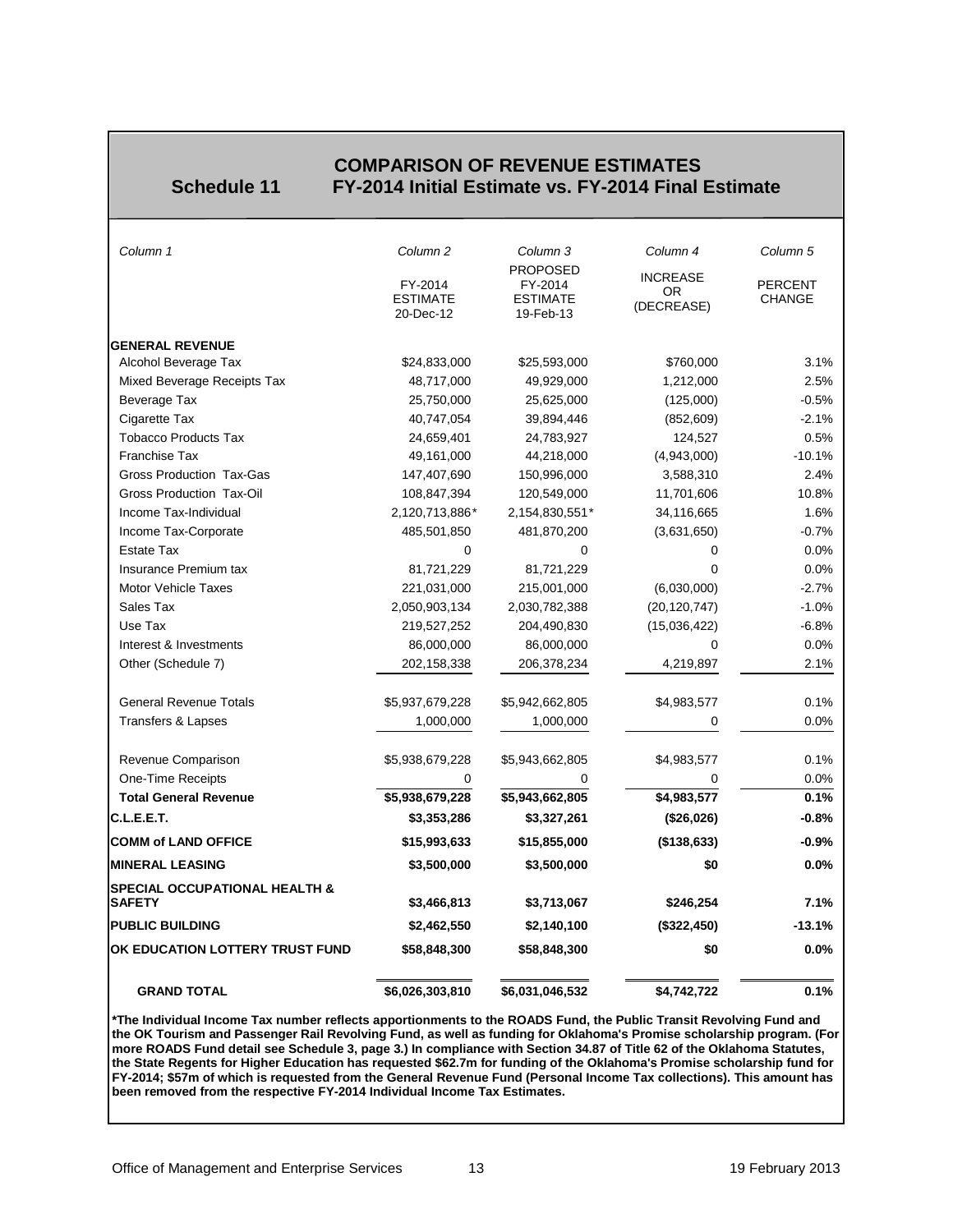#### **Schedule 12 Education Reform Act – HB 1017**

<span id="page-13-0"></span>**SB 826 of the Second Regular Session of the Forty-fifth Legislature amended Section 41.29a of Title 62 to require that The Office of Accountability account for and report monthly revenues which accrue to the Education Reform Revolving Fund. The Education Reform Revolving Fund on June 1, 1996, began receiving revenue attributable to the revenue provisions of HB 1017 rather than these revenues first being apportioned to the General Revenue Fund.**

#### CALCULATIONS

#### EDUCATION REFORM ACT

| Column <sub>2</sub> | Column 3         | Column 4        | Column 5         | Column 6        |
|---------------------|------------------|-----------------|------------------|-----------------|
|                     |                  |                 |                  | <b>PROPOSED</b> |
| FY-2013             | FY-2013          | FY-2014         | FY-2013          | FY-2014         |
| <b>ESTIMATE</b>     | <b>PROJECTED</b> | <b>ESTIMATE</b> | <b>PROJECTED</b> | <b>ESTIMATE</b> |
| 18-Jun-12           | 20-Dec-12        | 20-Dec-12       | 19-Feb-13        | 19-Feb-13       |
| \$229,191,874       | \$234,972,578    | \$246,793,694   | \$238,817,735    | 250,115,349     |
| 68,317,425          | 88,142,670       | 103,364,910     | 88,647,075       | 102,591,720     |
| 240,733,134         | 244,940,879      | 256,577,524     | 243,527,942      | 254,060,325     |
| 23,397,765          | 24,768,025       | 27,463,881      | 23,506,967       | 25,582,754      |
| 3,524,279           | 3,217,981        | 3,217,111       | 3,155,073        | 3,165,092       |
| 495,517             | 463,742          | 506,363         | 461,320          | 504,231         |
| 116,072,000         | 122,496,000      | 122,276,000     | 124,168,000      | 123,596,000     |
| 0                   | 0                | 0               | 0                | 0               |
|                     |                  |                 |                  | \$760,195,714   |
|                     | \$682,234,743    | \$719,658,296   | \$760,855,905    | \$722,850,483   |

Increase in FY-2014 proposed estimate from FY-2013 estimate  $$77,960,971$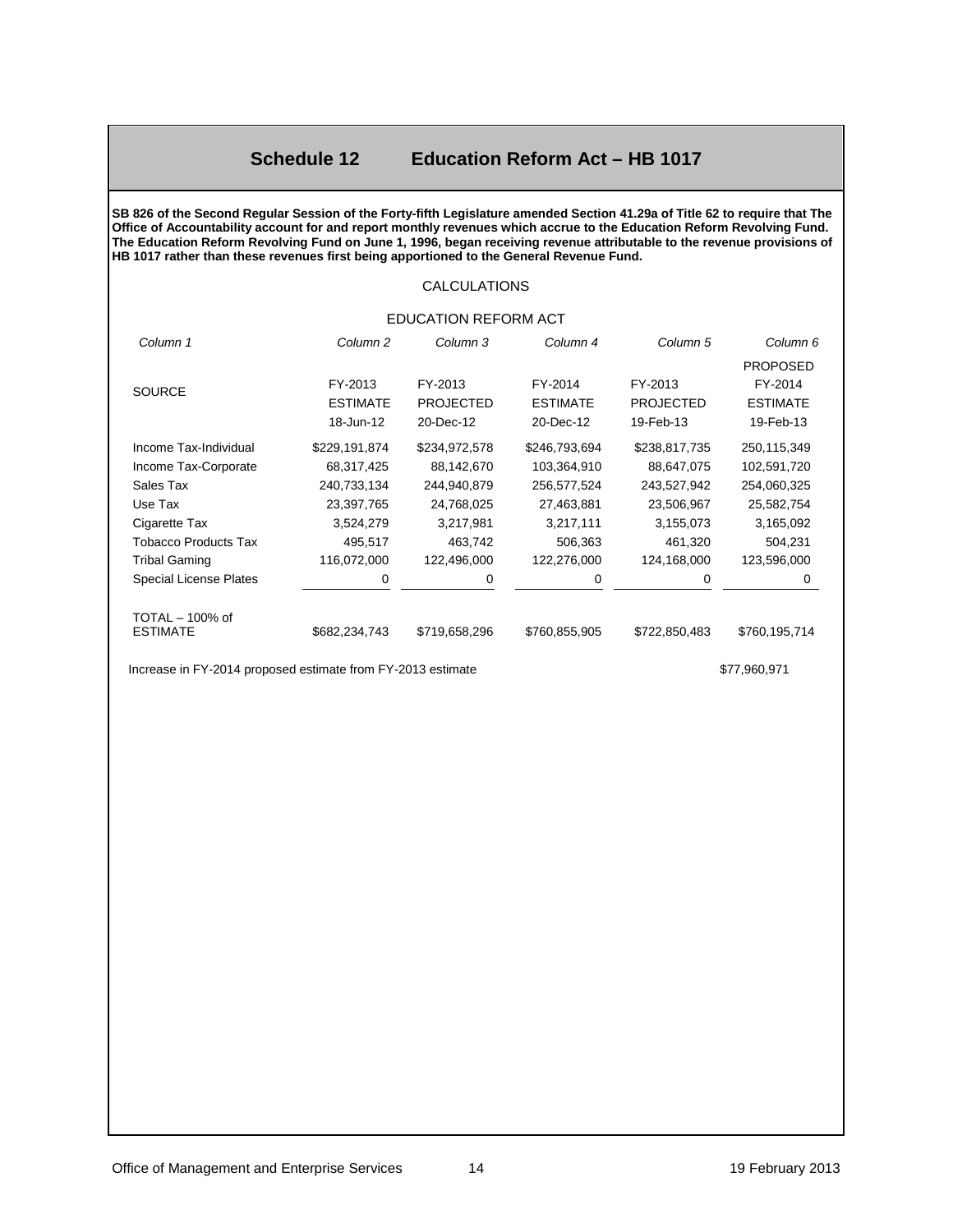#### <span id="page-14-0"></span>**Schedule 13 OKLAHOMA TEACHERS' RETIREMENT SYSTEM DEDICATED REVENUE REVOLVING FUND BASELINE**

Title 68, Section 2355.1B, added by laws 2007, SB 357, as amended by SB 1092, effective November 1, 2007, requires that the Board of Equalization, at the Constitutional meeting "…to be held in February of the first calendar year after an income tax rate reduction implemented pursuant to Section 2355.1A of Title 68… has been in place for twelve (12) months," determine "an initial baseline amount of revenue which was finally apportioned to the credit of the Teachers' Retirement System Dedicated Revenue Revolving Fund pursuant to Sections 1353, 1403 and 2352 of Title 68… for the most recent twelve (12) months." And further to "Determine the proportion of the baseline amount attributable to each revenue source specified…whenever the Board determines a baseline amount."

#### **CALCULATIONS**

#### **OKLAHOMA TEACHERS' RETIREMENT SYSTEM DEDICATED REVENUE REVOLVING FUND**

11,032,292

**SOURCE**

**FEB'12-JAN'13 APPORTIONMENT 19-Feb-13**

Income Tax-Individual \$137,593,766<br>Income Tax-Corporate \$26,097.934 Income Tax-Corporate<br>Sales Tax Sales Tax 114,199,302<br>Use Tax 11,032,292

**TOTAL APPORTIONMENT \$288,923,294 INITIAL OTRS REVOLVING FUND BASELINE**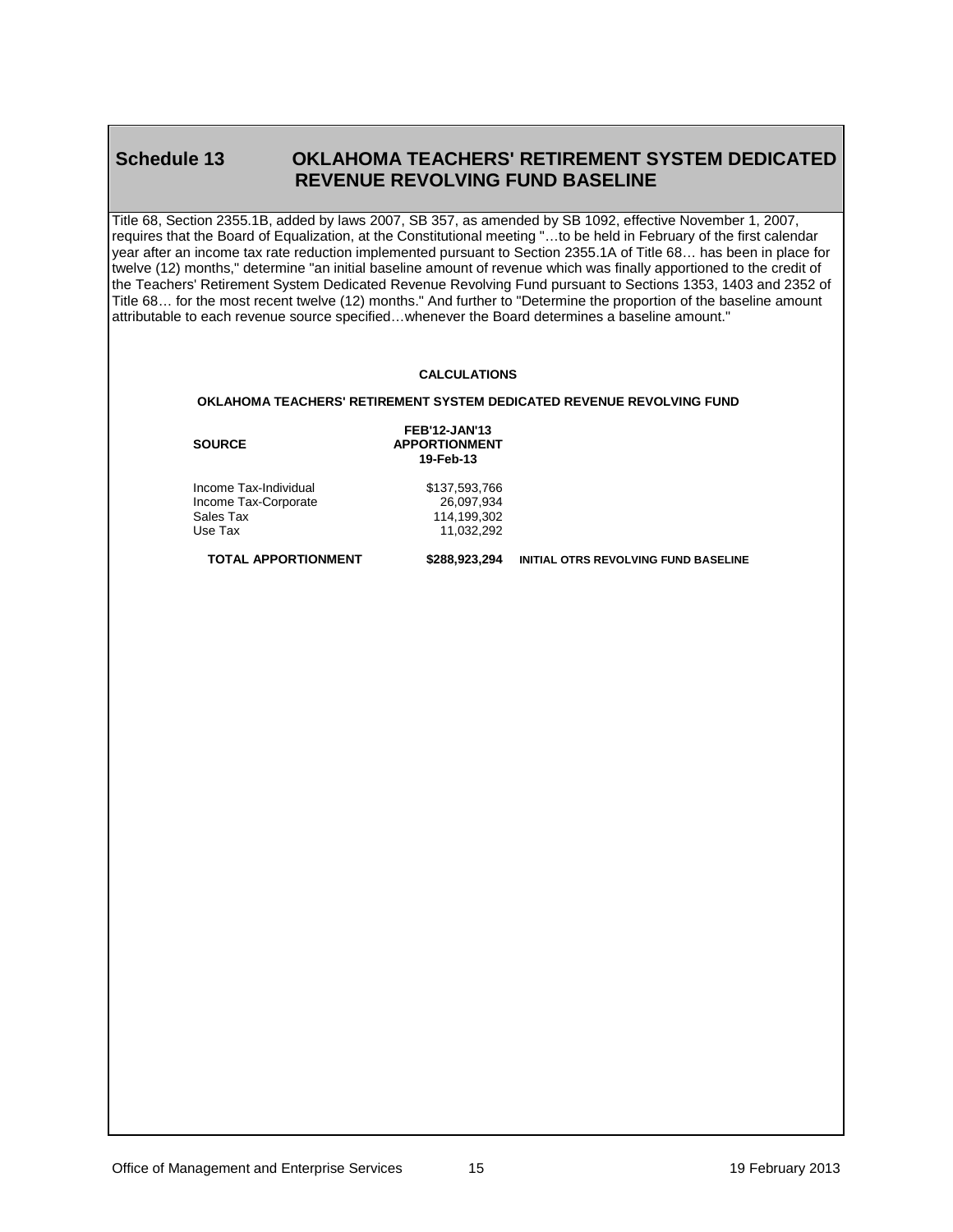|                             | Column <sub>2</sub>                                                               | Column 3                                                                                            | Column 4                  | Column <sub>5</sub>      |
|-----------------------------|-----------------------------------------------------------------------------------|-----------------------------------------------------------------------------------------------------|---------------------------|--------------------------|
|                             | <b>AUTHORIZED</b><br><b>EXPENDITURES*</b><br>2012 SESSION<br>18-Jun-12<br>FY-2013 | <b>PROPOSED</b><br><b>EXPENDITURE</b><br><b>AUTHORITY**</b><br>2013 SESSION<br>19-Feb-13<br>FY-2014 | Increase or<br>(Decrease) | <b>Percent</b><br>Change |
| <b>Non-Restricted Funds</b> |                                                                                   |                                                                                                     |                           |                          |
| <b>General Revenue Fund</b> |                                                                                   |                                                                                                     |                           |                          |
| Certified                   | \$5,305,209,345                                                                   | \$5,646,479,664                                                                                     | \$341,270,319             | 6.4%                     |
| <b>Prior Year Certified</b> | \$6,085,117                                                                       | 16,067,152                                                                                          | 9,982,035                 | 164.0%                   |
| Cash                        | \$94,981,649                                                                      | 108,670,391                                                                                         | 13,688,742                | 14.4%                    |
| <b>TOTAL</b>                | \$5,406,276,111                                                                   | \$5,771,217,207                                                                                     | \$364,941,096             | 6.8%                     |
| C.L.E.E.T. Fund             |                                                                                   |                                                                                                     |                           |                          |
| Certified                   | \$3,308,416                                                                       | \$3,160,898                                                                                         | (\$147,518)               | $-4.5%$                  |
| Cash                        | 308,914                                                                           | 144,570                                                                                             | (164, 344)                | $-53.2%$                 |
| <b>TOTAL</b>                | \$3,617,330                                                                       | \$3,305,468                                                                                         | (\$311,862)               | $-8.6%$                  |
| <b>Mineral Leasing Fund</b> |                                                                                   |                                                                                                     |                           |                          |
| Certified                   | \$3,800,000                                                                       | \$3,325,000                                                                                         | (\$475,000)               | $-12.5%$                 |
| Cash                        | 576,503                                                                           | 1,756,422                                                                                           | 1,179,919                 | 204.7%                   |
| <b>TOTAL</b>                | \$4,376,503                                                                       | \$5,081,422                                                                                         | \$704,919                 | 16.1%                    |
| <b>OHSA Fund</b>            |                                                                                   |                                                                                                     |                           |                          |
| Certified                   | \$2,169,779                                                                       | \$3,527,413                                                                                         | \$1,357,634               | 62.6%                    |
| Cash                        | 1,141,381                                                                         | 1,543,287                                                                                           | 401,906                   | 35.2%                    |
| <b>TOTAL</b>                | \$3,311,160                                                                       | \$5,070,700                                                                                         | \$1,759,540               | 53.1%                    |
| <b>Public Building Fund</b> |                                                                                   |                                                                                                     |                           |                          |
| Certified                   | \$1,669,416                                                                       | \$2,033,095                                                                                         | \$363,679                 | 21.8%                    |
| Cash                        | 3,846,690                                                                         | 5,720,066                                                                                           | 1,873,376                 | 48.7%                    |
| <b>TOTAL</b>                | \$5,516,106                                                                       | \$7,753,161                                                                                         | \$2,237,055               | 40.6%                    |
| <b>Special Cash Fund</b>    |                                                                                   |                                                                                                     |                           |                          |
| Cash                        | \$183,900,000                                                                     | \$61,820                                                                                            | (\$183,838,180)           | $-100.0%$                |
|                             | \$183,900,000                                                                     | \$61,820                                                                                            | (\$183,838,180)           | $-100.0%$                |
| <b>Bond Series-A</b>        | \$179                                                                             | \$7                                                                                                 | (\$172)                   | $-96.0%$                 |
|                             | 73                                                                                | 3                                                                                                   | (70)                      | $-95.4%$                 |
| <b>Bond Series - B</b>      |                                                                                   |                                                                                                     |                           |                          |
| <b>TOTAL</b>                | \$252                                                                             | \$11                                                                                                | (\$241)                   | $-95.8%$                 |

#### <span id="page-15-0"></span>**Appendix A-1 Comparison of Authorized Expenditures 2012 Session to Proposed Expenditure Authority 2013 Session**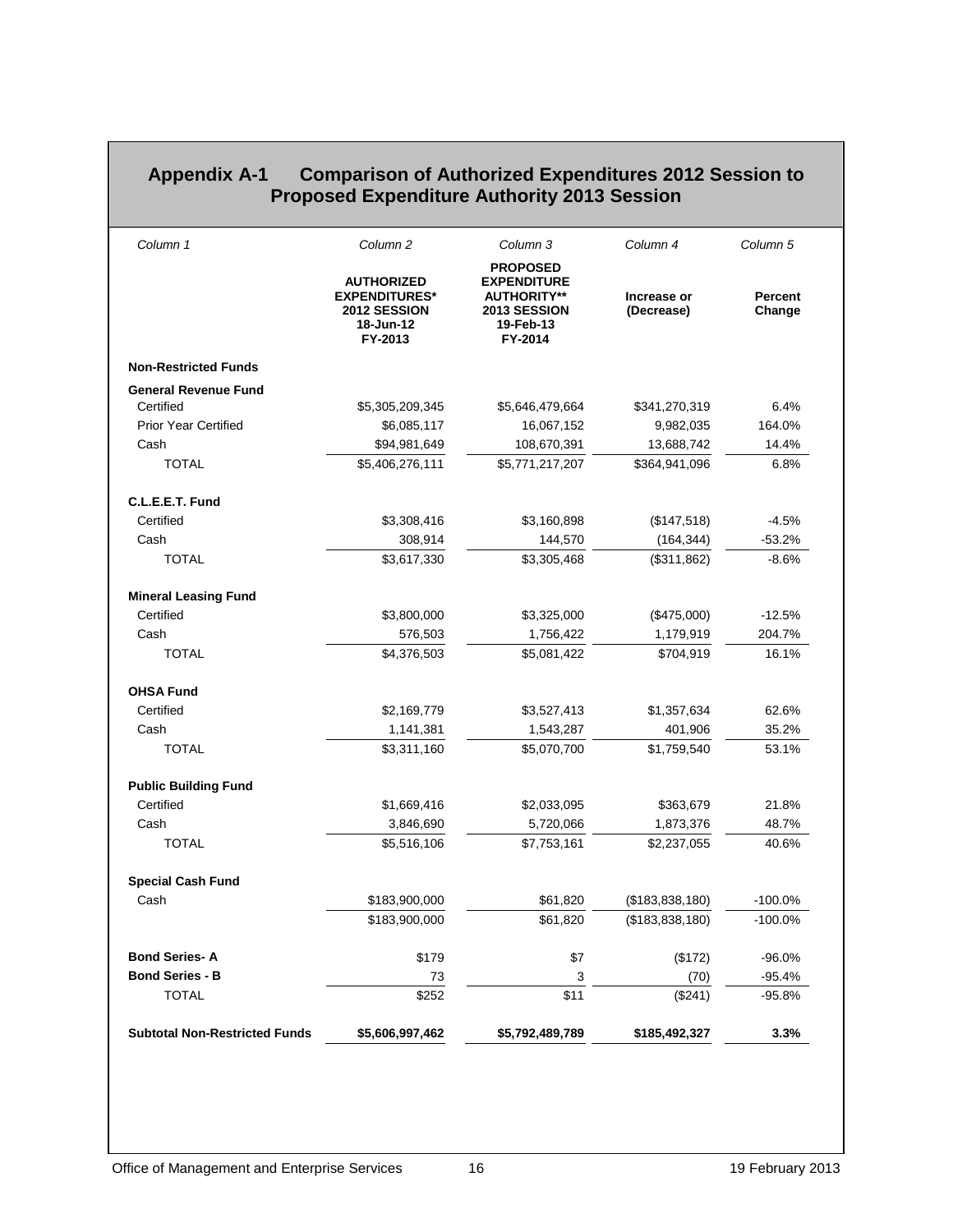#### <span id="page-16-0"></span>**Appendix A-1 (continued) Comparison of Authorized Expenditures 2012 Session to Proposed Expenditure Authority 2013 Session**

| Column 1                                                         | Column 2                                                                          | Column 3                                                                                            | Column 4                  | Column 5          |
|------------------------------------------------------------------|-----------------------------------------------------------------------------------|-----------------------------------------------------------------------------------------------------|---------------------------|-------------------|
|                                                                  | <b>AUTHORIZED</b><br><b>EXPENDITURES*</b><br>2012 SESSION<br>18-Jun-12<br>FY-2013 | <b>PROPOSED</b><br><b>EXPENDITURE</b><br><b>AUTHORITY**</b><br>2013 SESSION<br>19-Feb-13<br>FY-2014 | Increase or<br>(Decrease) | Percent<br>Change |
| <b>Restricted Funds</b>                                          |                                                                                   |                                                                                                     |                           |                   |
| <b>Commission of the Land Office Fund</b>                        |                                                                                   |                                                                                                     |                           |                   |
| Certified                                                        | \$16,000,000                                                                      | \$15,062,250                                                                                        | (\$937,750)               | $-5.9%$           |
| <b>Prior Year Certified</b>                                      | 0                                                                                 | 0                                                                                                   | 0                         | 0.0%              |
| Cash                                                             | $\Omega$                                                                          | $\mathbf{0}$                                                                                        | $\Omega$                  | 0.0%              |
| <b>TOTAL</b>                                                     | \$16,000,000                                                                      | \$15,062,250                                                                                        | (\$937,750)               | $-5.9%$           |
| <b>OK Education Lottery Trust Fund</b>                           |                                                                                   |                                                                                                     |                           |                   |
| Certified                                                        | \$57,496,234                                                                      | \$55,905,885                                                                                        | (\$1,590,349)             | $-2.8%$           |
| Cash                                                             | <u>7,843,357</u>                                                                  | 12,432,930                                                                                          | <u>4,589,573</u>          | 58.5%             |
| <b>TOTAL</b>                                                     | \$65,339,591                                                                      | \$68,338,815                                                                                        | \$2,999,224               | 4.6%              |
| <b>Subtotal Restricted Funds</b>                                 | \$81,339,591                                                                      | \$83,401,065                                                                                        | \$2,061,474               | 2.5%              |
| <b>Total-Restricted &amp; Non-Restricted</b>                     | \$5,688,337,053                                                                   | \$5,875,890,854                                                                                     | \$187,553,801             | 3.3%              |
| <b>Common Ed. Tech Fund</b><br><b>Revolving Fund Estimate</b>    | \$47,372,299                                                                      | \$47,372,299                                                                                        | (50)                      | 0.0%              |
| <b>OK Student Aid Fund</b><br><b>Revolving Fund Estimate</b>     | \$47,372,299                                                                      | \$47,372,299                                                                                        | (50)                      | 0.0%              |
| <b>Higher Ed. Capital Fund</b><br><b>Revolving Fund Estimate</b> | \$47,372,299                                                                      | \$47,372,299                                                                                        | (50)                      | 0.0%              |
| <b>1017 Fund</b>                                                 |                                                                                   |                                                                                                     |                           |                   |
| <b>Revolving Fund Estimate</b>                                   | \$726,162,530                                                                     | \$760,195,714                                                                                       | \$34,033,184              | 4.7%              |
| <b>Tobacco Settlement Fund</b><br><b>Revolving Fund Estimate</b> | \$18,250,000                                                                      | \$15,000,000                                                                                        | (\$3,250,000)             | $-17.8%$          |
| <b>State Judicial Revolving Fund</b>                             |                                                                                   |                                                                                                     |                           |                   |
| <b>Revolving Fund Estimate</b>                                   | \$51,000,000                                                                      | \$43,000,000                                                                                        | (\$8,000,000)             | $-15.7%$          |
| <b>State Transportation Fund</b>                                 |                                                                                   |                                                                                                     |                           |                   |
| <b>Revolving Fund Estimate</b>                                   | \$206,405,702                                                                     | \$208,707,119                                                                                       | \$2,301,417               | 1.1%              |
| <b>Total</b>                                                     | \$6,832,272,182                                                                   | \$7,044,910,583                                                                                     | \$212,638,401             | 3.1%              |

**\*Authorized Expenditures represent the total amount actually spent by the Legislature. \*\*Expenditure Authority represents the total amount that is available for the Legislature to spend.**

**\*\*\*Note: The State Transportation Fund became a revolving fund effective July 1, 2006.**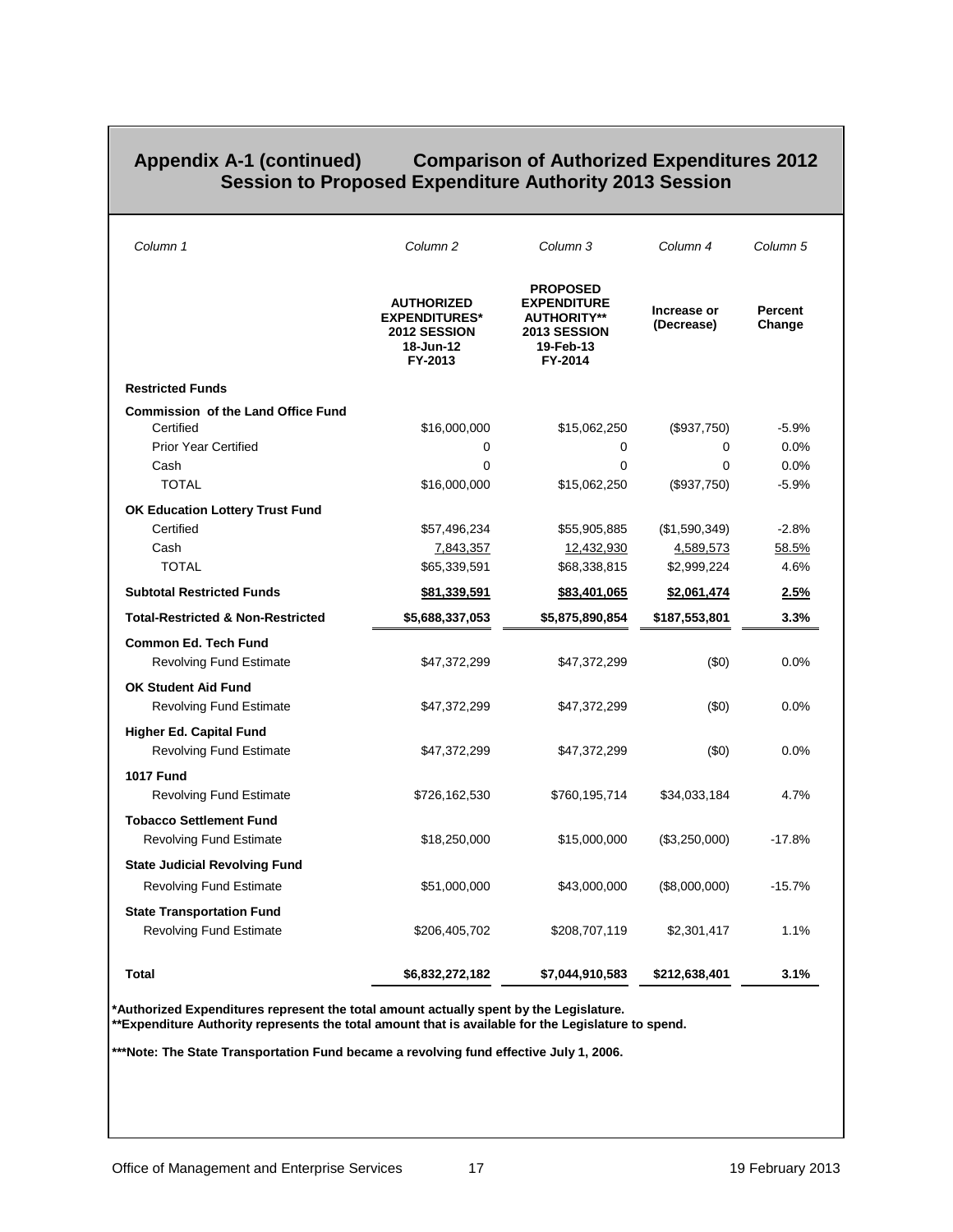#### <span id="page-17-0"></span>**Appendix A-2 Comparison of Expenditure Authority 2013 Session (20-Dec-12) to Proposed Expenditure Authority 2013 Session**

| Column 1                             | Column <sub>2</sub>                                                             | Column 3                                                                                           | Column 4                  | Column 5                 |
|--------------------------------------|---------------------------------------------------------------------------------|----------------------------------------------------------------------------------------------------|---------------------------|--------------------------|
|                                      | <b>EXPENDITURE</b><br><b>AUTHORITY*</b><br>2013 SESSION<br>20-Dec-12<br>FY-2014 | <b>PROPOSED</b><br><b>EXPENDITURE</b><br><b>AUTHORITY*</b><br>2013 SESSION<br>19-Feb-13<br>FY-2014 | Increase or<br>(Decrease) | <b>Percent</b><br>Change |
| <b>Non-Restricted Funds</b>          |                                                                                 |                                                                                                    |                           |                          |
| <b>General Revenue Fund</b>          |                                                                                 |                                                                                                    |                           |                          |
| Certified                            | \$5,641,745,267                                                                 | \$5,646,479,664                                                                                    | \$4,734,397               | 0.1%                     |
| <b>Prior Year Certified</b>          | 16,067,152                                                                      | 16,067,152                                                                                         | 0                         | 0.0%                     |
| Cash                                 | 108,670,391                                                                     | 108,670,391                                                                                        | 0                         | 0.0%                     |
| <b>TOTAL</b>                         | \$5,766,482,810                                                                 | \$5,771,217,207                                                                                    | \$4,734,397               | 0.1%                     |
| C.L.E.E.T. Fund                      |                                                                                 |                                                                                                    |                           |                          |
| Certified                            | \$3,185,622                                                                     | \$3,160,898                                                                                        | (\$24,724)                | $-0.8%$                  |
| Cash                                 | 144,570                                                                         | 144,570                                                                                            | 0                         | 0.0%                     |
| <b>TOTAL</b>                         | \$3,330,192                                                                     | \$3,305,468                                                                                        | (\$24,724)                | $-0.7%$                  |
| <b>Mineral Leasing Fund</b>          |                                                                                 |                                                                                                    |                           |                          |
| Certified                            | \$3,325,000                                                                     | \$3,325,000                                                                                        | \$0                       | 0.0%                     |
| Cash                                 | 1,756,422                                                                       | 1,756,422                                                                                          | 0                         | 0.0%                     |
| <b>TOTAL</b>                         | \$5,081,422                                                                     | \$5,081,422                                                                                        | \$0                       | 0.0%                     |
| <b>OHSA Fund</b>                     |                                                                                 |                                                                                                    |                           |                          |
| Certified                            | \$3,293,472                                                                     | \$3,527,413                                                                                        | \$233,941                 | 7.1%                     |
| Cash                                 | 1,543,287                                                                       | 1,543,287                                                                                          | 0                         | 0.0%                     |
| <b>TOTAL</b>                         | \$4,836,759                                                                     | \$5,070,700                                                                                        | \$233,941                 | 4.8%                     |
| <b>Public Building Fund</b>          |                                                                                 |                                                                                                    |                           |                          |
| Certified                            | \$2,339,423                                                                     | \$2,033,095                                                                                        | (\$306,328)               | $-13.1%$                 |
| Cash                                 | 5,720,066                                                                       | 5,720,066                                                                                          | 0                         | 0.0%                     |
| <b>TOTAL</b>                         | \$8.059.489                                                                     | \$7,753,161                                                                                        | (\$306,328)               | $-3.8%$                  |
| <b>Special Cash Fund</b>             |                                                                                 |                                                                                                    |                           |                          |
| Cash                                 | \$61,820                                                                        | \$61,820                                                                                           | \$0                       | $0.0\%$                  |
|                                      | \$61,820                                                                        | \$61,820                                                                                           | \$0                       | 0.0%                     |
| <b>Bond Series-A</b>                 | \$7                                                                             | \$7                                                                                                | \$0                       | 3.4%                     |
| <b>Bond Series - B</b>               | 3                                                                               | $\mathsf 3$                                                                                        | 0                         | 12.3%                    |
| <b>TOTAL</b>                         | \$10                                                                            | \$11                                                                                               | \$1                       | 6.1%                     |
| <b>Subtotal Non-Restricted Funds</b> | \$5,787,852,502                                                                 | \$5,792,489,789                                                                                    | \$4,637,287               | 0.1%                     |